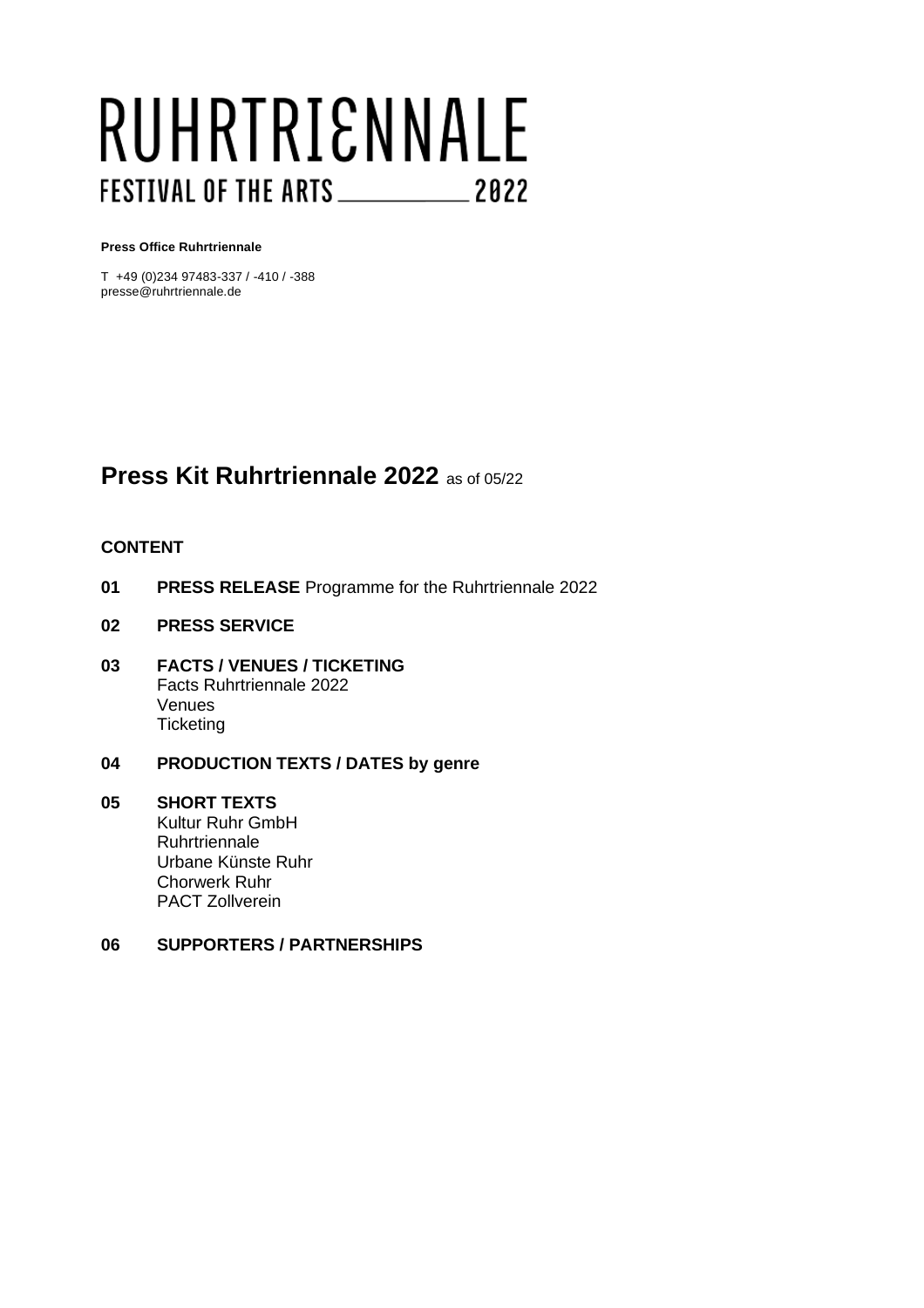# **PRESS RELEASE**

**Shift of perspectives, change and transition: The diverse Ruhrtriennale 2022 invites guests to explore. Advance ticket sales have begun!**

**Bochum Mai 05, 2022** – The Ruhrtriennale invites guests to enjoy artistic discoveries in a multitude of former industrial hangars in the cities of Bochum, Duisburg, Essen and Gladbeck **from Thursday, August 11 through Sunday, September 18, 2022**. The many voices for international protagonists representing musical theater, plays, dance, performance art, concerts, installations, literature and dialog are presenting current topics, search for the power of a shift of perspectives, of change, transition, transcendence and unfetter boundaries. The annual festival of the Ruhr Metropolis now presents its second edition under the artistic directorship of Swiss theatrical director Barbara Frey, which is slated to span a period of three years.

The opening musical theater creation "Ich geh unter lauter Schatten" under the direction of Elisabeth Stöppler presented at the Jahrhunderthalle Bochum, wonders about those things that control life more than its finiteness. Composer Gérard Grisey with his "Vier Gesängen, die Schwelle zu übertreten" dispatches nothing less than humanity across the ominous threshold. Four actresses open doors to related spiritual and sound worlds. Utopian new constructions are central elements of the second music theater production as well: the produced instrumental cycle "HAUS" by composer Sarah Nemtsov.

As the producer of the festival, theatrical director Barbara Frey continues the cooperation with the Burgtheater Vienna and its outstanding artistic ensemble. **Arthur Schnitzler's "Das weite Land"** is a feast for actors and actresses. Premiering at the Jahrhunderthalle Bochum, Barbara Frey presents a zeitgeist description of our lives together. Other productions of this year's theatrical program explore the past and the future of get-togethers, including the energizing **"Respublika**". Moving from techno, movie, dance, to performance and installation art, the focus is on the testing of future forms of encounters.

The much-anticipated multidisciplinary film installation "Euphoria" by Julian Rosefeldt is another examination of the societal present tense that is just as intense and attempts to find the path to this goal. The video artist and filmmaker generated a lot of enthusiasm among the Ruhrtriennale audience back in 2016 with "Manifesto". The space encompassing tour de force through the history of economic theory will be presented in Hall 5 at the Zollverein in Essen.

**Forceful positions of international contemporary dance** caught in the tension field of personal, political and historical issues are what the most recent works of choreographers Ligia Lewis, Lia Rodrigues und Wen Hui represent. The iconographic work "to come (extended)" by Mette Ingvartsen questions the interaction between private, public and political spheres of sexuality. Changes of perspective and the unfettering of boundaries are the topics of transmasculine performance artist Samira Elagoz, who was awarded this year's Silver Lion at the Venice Biennale / Theatre.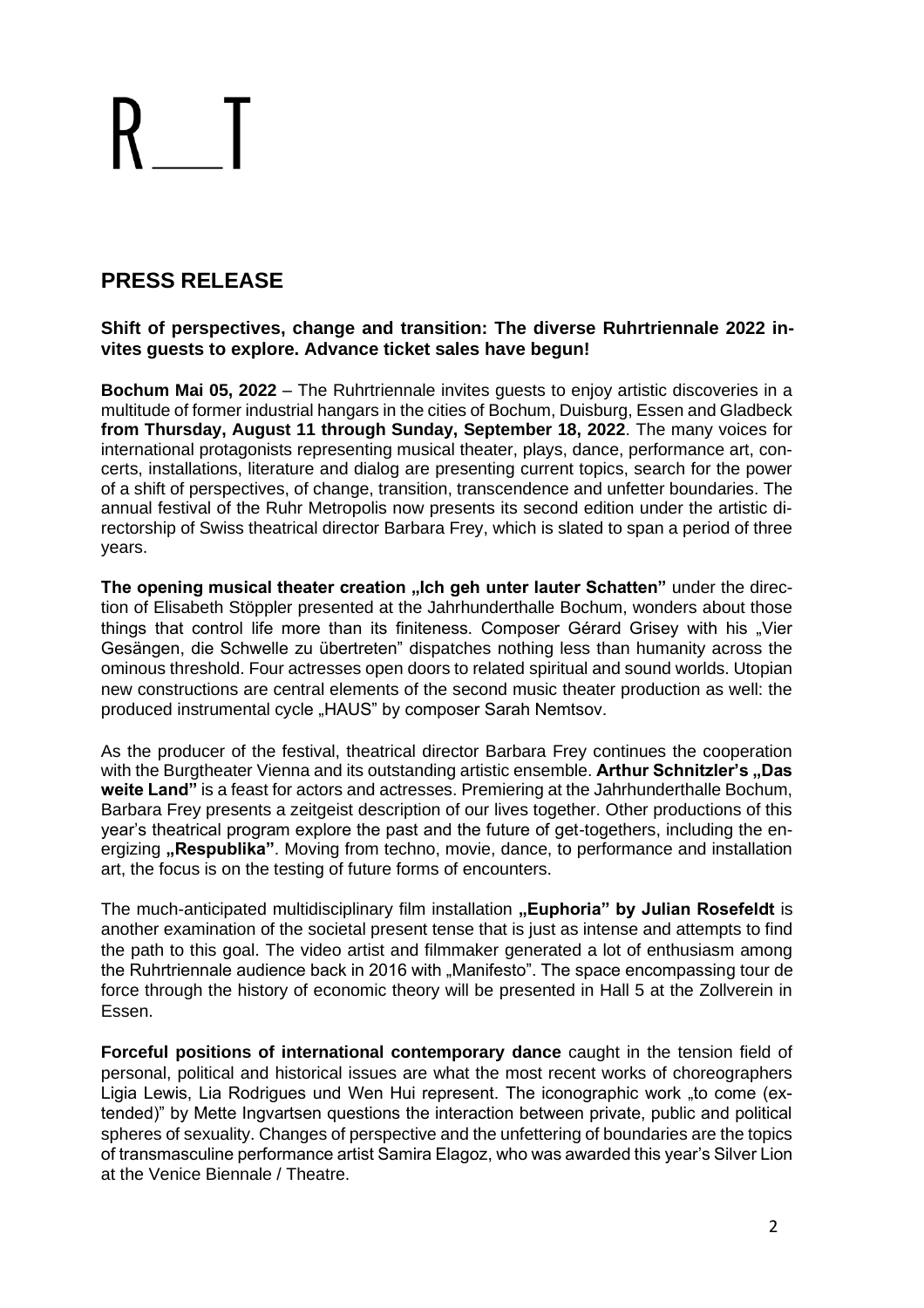The **concert programme** is very diverse: The symphonic event, which will be hosted at Bochum's Jahrhunderthalle – "Vergessene Opfer" turns pain into sound through works by Galina Ustwolskaja, Franz Liszt, Olivier Messiaen and Luigi Nono. It will be presented by the Duisburg Philharmonic under the musical direction of Elena Schwarz. Gladbeck's Maschinenhalle Zweckel, with "Schwerkraft und Gnade" (Gravity and Mercy) features compositions by Lili Boulanger, Francis Poulenc and Igor Strawinsky, interpreted by the Chorwerk Ruhr and the Bochum Symphony Orchestra under the musical direction of Florian Helgath. The archaic impact of the works of Iannis Xenakis, who would have been 100 years old in 2022, can be experienced in "Organicum" alongside nature inspired works of younger composers, impressively interpreted by the Klangforum Vienna under the musical direction of Patrick Hahn.

By continuing the **literature and dialog series,** author Lukas Bärfuss explores the question of human nature along with guests. The guest list includes actresses Angela Winkler and Sandra Hüller as well as Klaus Staeck, who, among other things, has won acclaim by advancing political posters to an art form.

It all begins and ends with music: On August 11, the Ruhrtriennale will open simultaneously at three venues with the "Mysteriensonaten" by Heinrich Ignaz Franz Biber, combining the cites of Duisburg, Bochum and Essen into a decentralized resonance space. The final chord will be presented on Sunday morning, September 18, by the accordionist Thomas Hojsa in the Pappelwald Cantina inside the Jahrhunderthalle Bochum after an all-night rave.

Another fact: in 2022, the Ruhrtriennale celebrates its **20-year anniversary.** In conjunction with this round birthday and as a warm-up for the 25-year anniversary coming up in five years, the festival's history will be visualized in an online campaign. Moreover, the creators of the festival will reflect on perspectives of industrial culture on September 8 in cooperation with the 10<sup>th</sup> Ruhr Culture Conference, which will be joined by several protagonists from the worlds of art, culture and administration.

**Digital video formats and audio offerings,** including live concert recordings and podcasts created in cooperation with media partnerships as well as introductions of numerous productions accompany the events.

**Plans call for 36 productions and projects**, including seven in-house and co-productions, five world premieres, one European and five German premieres. The festival, which will be hosted in 2022 at eight different venues in the cities of Bochum, Duisburg, Essen and Gladbeck features more the 500 creatives from more than 30 countries.

The Ruhrtriennale is now beginning to sell its around **32.000 tickets.** The program also includes events with free admission. **Advance ticket sales began on April 28.** Through May 29, ticket buyers will be able to enjoy an earlier bird discount of 15 % on tickets. For all of the information go to [www.ruhrtriennale.de/en](https://www.ruhrtriennale.de/en/)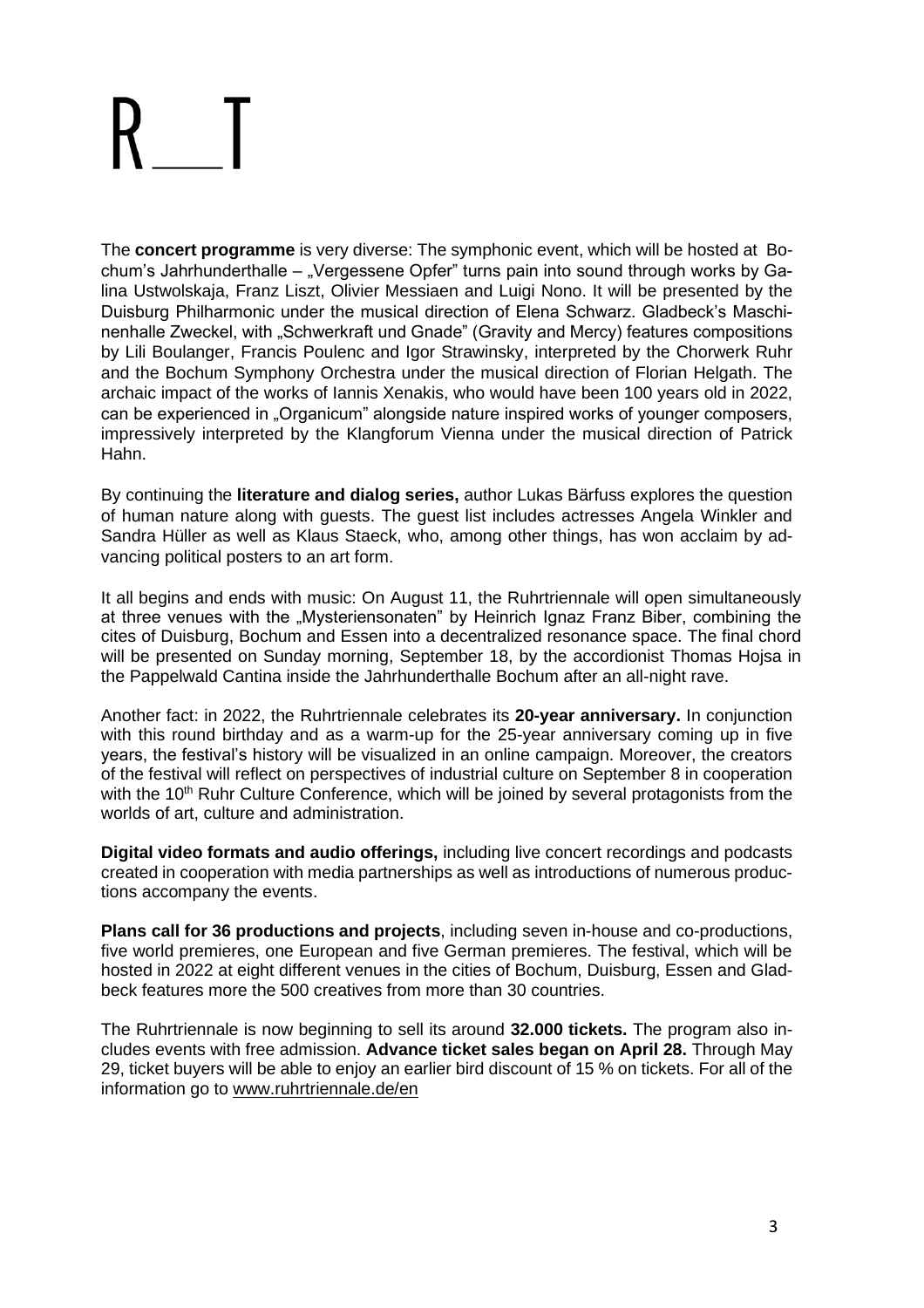# **02 PRESS SERVICES**

### WEBSITE PRESS AREA

- A comprehensive **press kit** is also available at any time in PDF format for download from [www.ruhr3.com/presse](https://www.ruhrtriennale.de/en/presse)
- The **printed program overview** is available for download in PDF format from the press section of the website.
- In the press section you will also find a selection of printable **images** that will be provided without a licensing fee. We update the collection constantly.
- There you will also find the **CV of Artistic Director Barbara Frey**.

### ADDITIONAL INFORMATION

**Audio and video material** for certain productions will be available no later than right before the start of the festival. We will strive to offer you material earlier than that if needed.

As of June, you will be able to obtain your **press accreditation** for the festival. We will send you all related information in due time via email.

The bilingual **festival catalog**, which besides details on the artistic events includes a large number of contributions made by a wide range of science and art representatives, will be published in mid-June. The photo gallery featured in the festival catalog, which takes a special look at the (industrial) landscapes of certain locations in the Ruhr Region, was commissioned with artist **Mischa Leinkauf** by the Ruhrtriennale and is also the work that inspired the corporate design motif of this year's Ruhrtriennale.

#### PRESS CONTACTS

#### Angela Vucko

Head of Press T +49 (0) 234 97483-337 [a.vucko@kulturruhr.com](mailto:a.vucko@kulturruhr.com) [presse@ruhrtriennale.de](mailto:presse@ruhrtriennale.de)

Julia Nückel Press T +49 (0) 234 97483-388 [presse@ruhrtriennale.de](mailto:presse@ruhrtriennale.de) Stefanie Matjeka

Assistant Press T +49 (0) 234 97483-410 [presse@ruhrtriennale.de](mailto:presse@ruhrtriennale.de)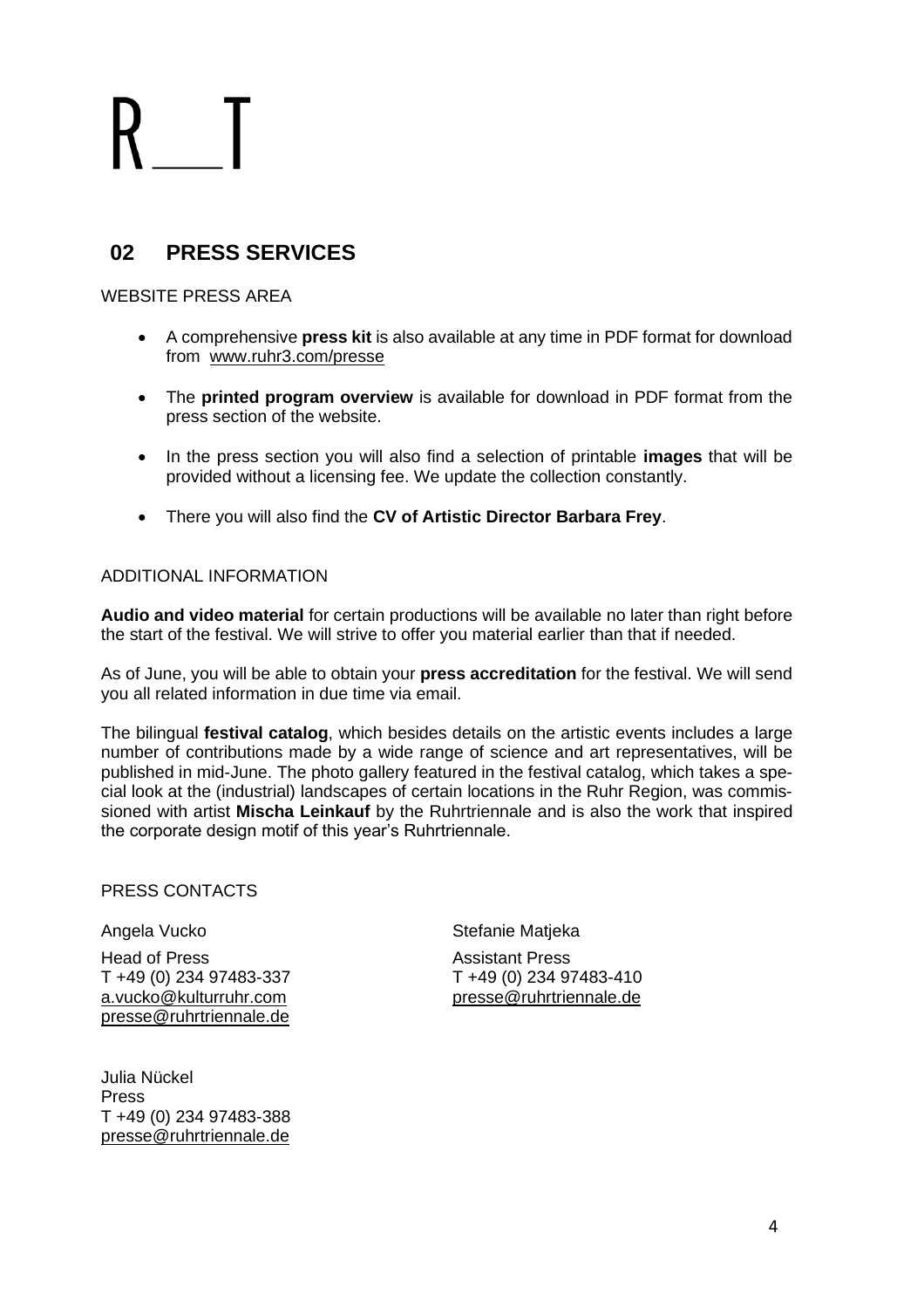# **03 FACTS / VENUES / TICKETING**

### FACTS

The Ruhrtriennale 2022 is the second festival edition of a total of three under the artistic directorship of Swiss theatrical director Barbara Frey.

### **The members of Barbara Frey's team of curators are:**

- Barbara Eckle, Head Dramaturge Music Theatre, Concerts
- Judith Gerstenberg, Head Dramaturge Plays, Performance, Dance
- Sara Abbasi, Dramaturge
- Anne Britting, Dramaturge Junge Triennale
- Aljoscha Begrich, Dramaturge, Artist
- Mats Staub, Curator Advisor, Artist
- Nina Bade, Assistant Dramaturge

### **Ruhrtriennale 2022: Thu August 11 – Sun September 18**

various venues in cities: Bochum, Duisburg, Essen and Gladbeck **107** events Productions and projects inhouse and co-productions world premieres European premiere German premieres free admission projects Featuring more than **500** artists from more than 30 countries

**7** INHOUSE AND CO-PRODUCTIONS (chronological)

**"Ich geh unter lauter Schatten"** Gérard Grisey, Claude Vivier, Iannis Xenakis, Giacinto Scelsi, Elisabeth Stöppler, Peter Rundel, Klangforum Vienna, Chorwerk Ruhr / Music Theatre / starting on August 11.

**"A Plot / A Scandal"** Ligia Lewis / Dance / starting on August 12.

**"Intime Revolution"** Anna Papst & Mats Staub / Audio-Vinotheque / starting on August 12. **"Das weite Land"** Arthur Schnitzler, Barbara Frey, Martin Zehetgruber / Theatre / starting on August 20.

**"HAUS"** Sarah Nemtsov, Heinrich Horwitz, Rosa Wernecke / Music Theatre / starting on August 31.

**"Euphoria"** Julian Rosefeldt / Installation / starting on August 25.

**"Wege"** / includes audio walks, literary announcements in public spaces / *throughout the entire Festival* / starting on August 12.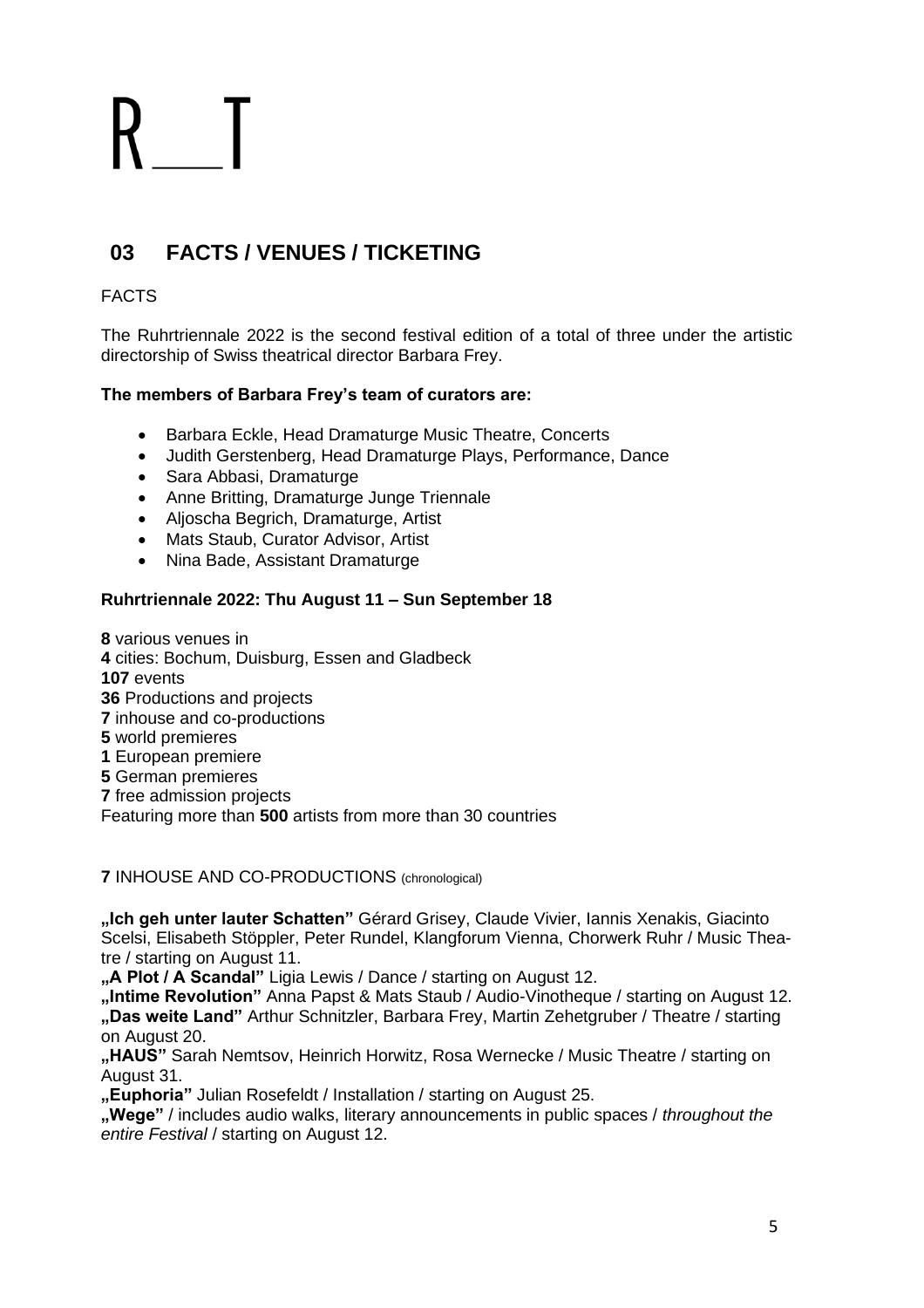#### **5** WORLD PREMIERES (chronological)

**"Intime Revolution"** Anna Papst & Mats Staub / Audio-Vinotheque / starting on August 12. **"Urgewalt Iannis Xenakis – im Sog der Transformation"** Michael Petzel / from the **Organicum concert** / August 14.

**"Euphoria"** Julian Rosefeldt / Installation / starting on August 25.

**"HAUS"** Sarah Nemtsov, Heinrich Horwitz, Rosa Wernecke / Music Theatre / starting on August 31.

**"In Resonance with Elsewhere"** composition by Charlotte Hug / MaschinenHausMusik Series / September 1.

### **1** EUROPEAN PREMIERE

**"Clock Dies"** Sarah Hennies / In concert Clock Dies / September 4.

**5** GERMAN PREMIERES (chronological)

**"MOOS"** composition by Sarah Nemtsov / part of the Organicum concert / August 14. **"Seek Bromance"** Samira Elagoz / Performance, Film **/** as of August 27.

**"Follow Me"** Be Flat / Performance / starting on September 2.

**"Coffin Bubbles Blue"** composition by Raphaël Cendo /

part of the concert "Coffin Bubbles" / September 3.

**"Una imagen interior"** El Conde de Torrefiel / Play / starting on September 15.

**7** FREE ADMISSION PROJECTS (chronological)

**"THE HUDDLE"** Katja Aufleger / Installation / starting on August 13.

**"4. Halbzeit"** Wermke/Leinkauf / Installation / starting on August 17.

**TEENS IN THE HOUSE II** Participation project in conjunction with the Young Triennale / starting on September 4.

**"Farewell"** Thomas Hojsa / Concert / Conclusion of the Festival / September 18.

**"Wege"** / audio walks, literature announcements in public spaces */ throughout the entire Festival* / starting on August 12.

**Pappelwaldkantine** in the Jahrhunderthalle Bochum / *throughout the entire Festival.* **Festivalbibliothek** in the Jahrhunderthalle Bochum / *throughout the entire Festival.*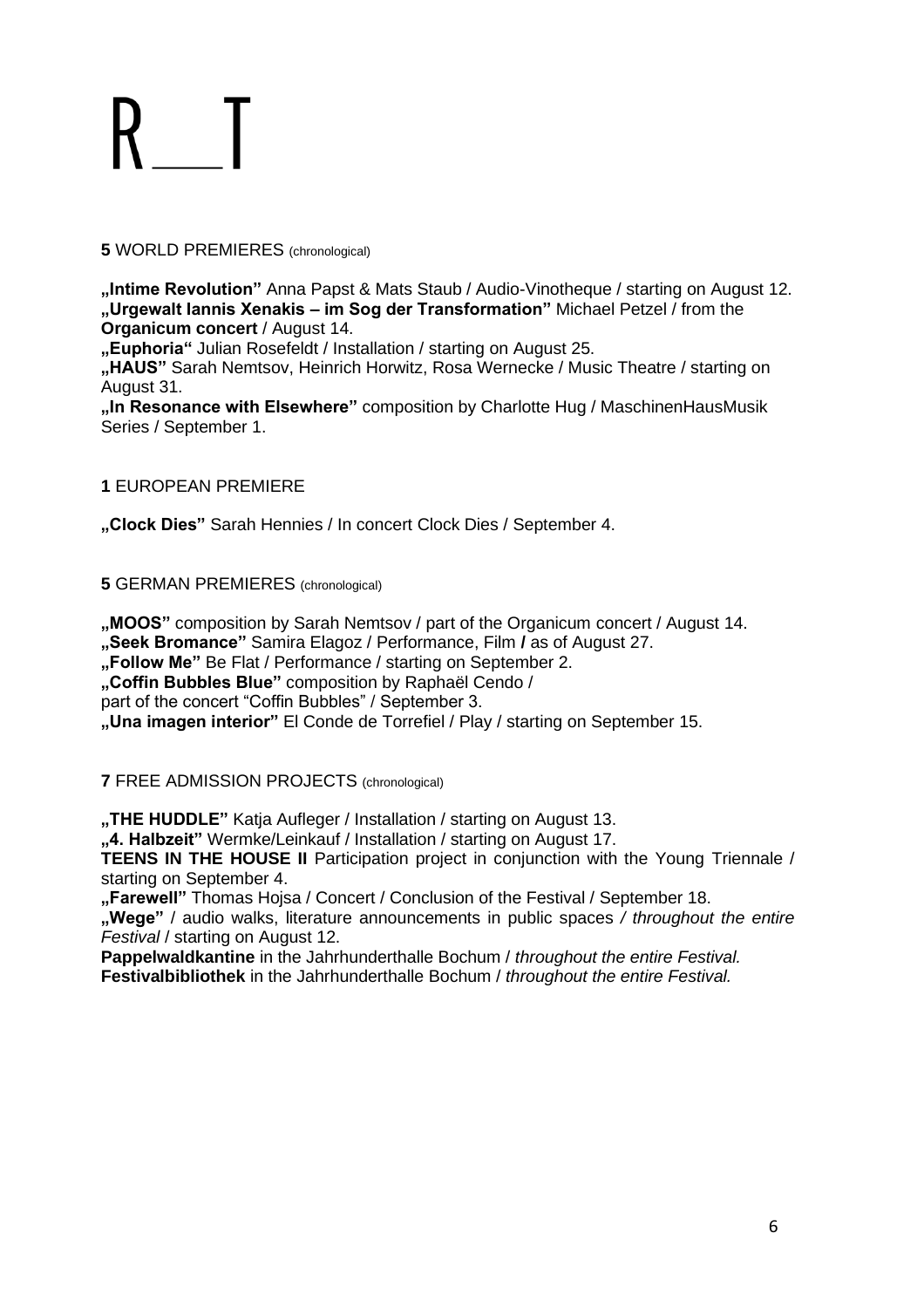#### VENUES

### **Bochum**

Jahrhunderthalle Bochum / Turbinenhalle / Pappelwaldkantine An der Jahrhunderthalle 1, 44793 Bochum

STÜH33, Stühmeyerstrasse 33, 44787 Bochum

### **Duisburg**

Gebläsehalle, Landschaftspark Duisburg-Nord, Emscherstraße 71, 47137 Duisburg

**Essen**

Salzlager, UNESCO World Heritage Zollverein, Area C, Heinrich-Imig-Straße 11, 45141 Essen

Halle 5, UNESCO World Heritage Zollverein, Gelsenkirchener Straße 181, 45309 Essen

PACT Zollverein, UNESCO World Heritage Zollverein, Area B, Bullmannaue 20a, 45327 Essen

Maschinenhaus Essen, Wilhelm-Nieswandt-Allee 100, 45326 Essen

#### **Gladbeck**

Maschinenhalle Zweckel, Frentroper Straße 74, 45966 Gladbeck

### **TICKETING**

**Online** [www.ruhrtriennale.de;](http://www.ruhrtriennale.de/en/) **phone** +49 (0) 221 280-210, Mon – Fri 8 am – 8 pm / Sat 9 am – 6 pm / Sun 10 am – 4 pm. You can find **in-person advance booking offices** at [www.ruhr3.com/vvk](https://www.ruhrtriennale.de/en/vvk)

**Early bird discounts:** Until 29 May 2022 inclusive, there is a discount of 15 % on ticket sales. **KombiTicket:** Tickets for the Ruhrtriennale 2022 are valid on the day of the event in the entire Rhine-Ruhr transport network (VRR) on all buses and local trains (2nd class) for the outward and return journey to and from the venue. The tickets are valid on the day of the visit until 3 am the following day. The tickets are not transferable. **Children / school pupils / students** (up to age 30), federal volunteers, apprentices and unemployed individuals are eligible for discounts and, upon presentation of respective documentation, will receive a discount of 50 %. **Professionals** will receive a discount of 50% as of May 30, 2022. Individuals who are entitled to discounts have the option to purchase **last minute tickets** starting 30 minutes prior to the start of an event for EUR 10 subject to availability. For more details, for instance on handicapped accessibility at the performance venues or on the shuttle service go to [www.ruhrtriennale.de](https://www.ruhrtriennale.de/en/)

We kindly ask you to consult the website prior to your attendance of the Ruhrtriennale to learn about the **latest hygiene measures in effect** to protect the health of both, visitors and all parties involved in the festival. [www.ruhr3.com/corona](https://www.ruhrtriennale.de/en/corona-information)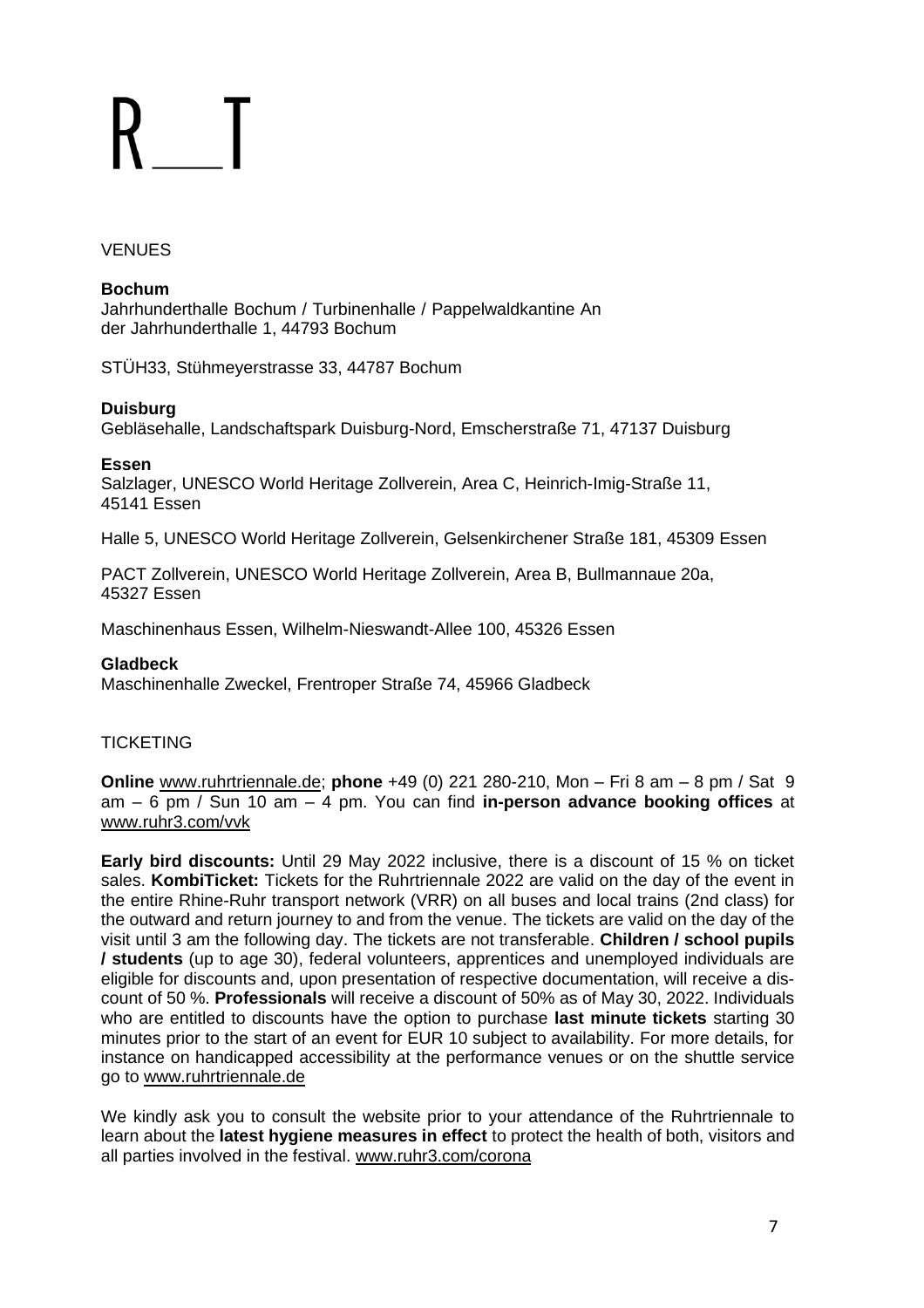# **04 PRODUCTION TEXTS / DATES**

MUSIC THEATRE I THEATRE I DANCE I PERFORMANCE I CONCERTS I INSTALLATION I LITERATURE AND DIALOG (chronologically listed within their genres)

MUSIC THEATRE

**"Ich geh unter lauter Schatten" Gérard Grisey, Claude Vivier, Iannis Xenakis, Giacinto Scelsi, Elisabeth Stöppler, Peter Rundel, Klangforum Vienna, Chorwerk Ruhr** August 11-13, 15, 18 and 21 at 9 pm, Jahrhunderthalle Bochum August 12 afterwards audience discussion

What defines life more than the thought of its finality? The small step across the threshold at the end  $-$  in truth an eternity. In his final work "Quatre chants pour franchir le seuil", which translates into "Four Songs that Cross the Boundary" composer Gérard Grisey initially sends the angels across the threshold, followed by civilization, the voice and ultimately humankind. In his last composition, "Do You Believe in the Eternal Life of the Soul?", Claude Vivier stares the end of his life straight into the eye and sketches out concisely what happened shortly thereafter. It is as if death had already moved into life. In the music theatre creation "Ich geh unter lauter Schatten" under the direction of Elisabeth Stöppler, paired with musical director Peter Rundel – four women follow the path of transition. They open the doors to related spiritual and sound worlds by Giacinto Scelsi and Iannis Xenakis and allow an inkling of the metaphysical presence in earthly life to shine through.

French, German with German and English captions.

**"HAUS"** SCENIC WORLD PREMIERE of the instrumental cycle **Sarah Nemtsov, Heinrich Horwitz, Rosa Wernecke**

August 31 – September 4, 7, at 8 pm, Turbinenhalle in the Jahrhunderthalle Bochum September 2 afterwards audience discussion

The instrumental cycle "Haus" by composer Sarah Nemtsov enters the Turbinenhalle inside Bochum's Jahrhunderthalle like a sentient being. The music touches the surfaces and interiors of the room, builds rooms on top of each other, creeps into a chamber, cuts windows into the imagination and fails to find the door again. Solo miniatures and ensemble pieces for harp, flute, clarinet, drums and electroacoustic instruments negotiate complex states of community, individualization and loss of contact. The directorial and videographic work by Heinrich Horwitz and Rosa Wernecke in the installation-like scenery tears down the old to create space for the nucleus of a utopian new construction. Cross sectional transformation processes capture the body and the room, make you nauseous and hit the walls to carry their rendering to the outside.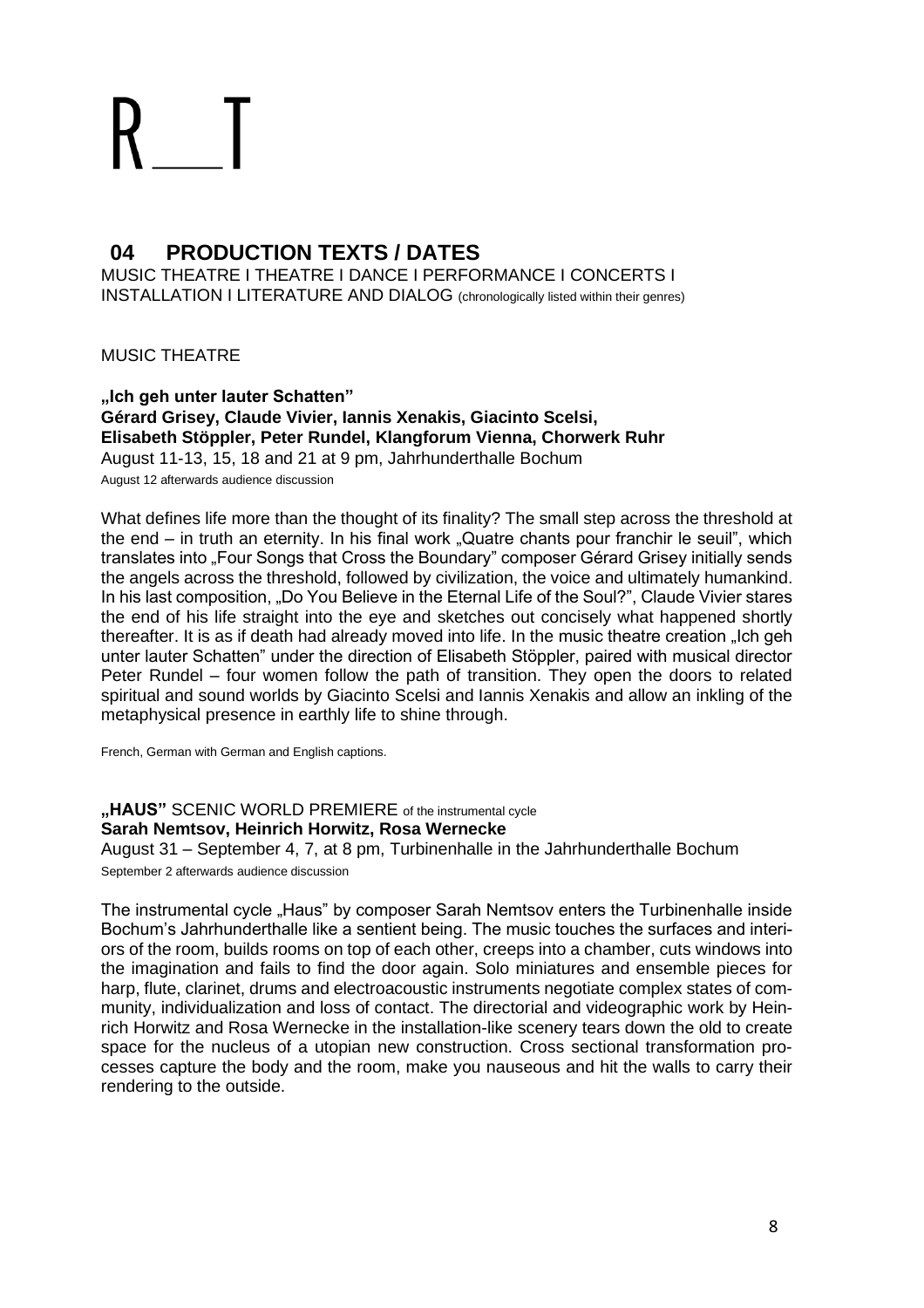### THEATRE

### **"Das weite Land" Arthur Schnitzler, Barbara Frey, Martin Zehetgruber**

August 20, 22, 24 – 26, at 8 pm, Jahrhunderthalle Bochum August 24 afterwards audience discussion

"Das weite Land" is one of the most important tragic comedies of the fin de siècle. In it Arthur Schnitzler portrays a society that has lost its moral compass, a society that uses the term freedom merely for personal advancement and that senses that a vacuum has been created. Nonetheless it dares not to have any more content and foregoes the opportunity to create a joint future. Production, expansion and consumption form the triumvirate that shines on all parts of life. The continuation of business is priority one. Nature is now merely considered terrain that needs to be worked, the relationship with merchandise is intimate, every conversation turns into a suspicion-driven interrogation of one's counterparts. It has not been fun for a long time.

With this production, Swiss theatrical director and artistic director Barbara Frey continues her cooperation with the Burgtheater Vienna and its outstanding artists slated to last three years.

### **"Respublika" Łukasz Twarkowski, Bogumił Misala, Joanna Bednarczyk, Fabien Lédé, Lithuanian National Drama Theatre**

September 9, 10, 15 - 17, at 7 pm – 1 am, Jahrhunderthalle Bochum **September 17.** After this event, **Rave with an international line-up\***

The self-experiment with this highly energizing production – which hovers somewhere between techno, film, dance, performance and installation – began in the woods of Lithuania: for weeks, the group, led by Polish director, video artist and raver Łukasz Twarkowski, followed the idol of early dropouts in our history, capped everyday life and tried new forms of communal life. The result is both, a complex and a powerfully sensual image of the presence with 14 fascinating multi-linguistic performers. "Respublika" (lat. "public object") goes on for six hours and invites guests to move around freely and to join a community while dancing, chilling, hovering around the bar or in the sauna. It ends with the rave as an act of sub-cultural resistance against the powerlessness of our day and age.

Lithuanian, English, German with German and English surtitles.

\*Dance through the night with **The Third Room X Respublika**: in partnership with Essen-based collective The Third Room, the Ruhrtriennale 2022 will be hosting a **rave party** on **Saturday, September 17.** The international line-up in Bochum's spectacular Jahrhunderthalle will include the icon of Kiev's techno scene Nastia, working as a well-established duo with Daria Kolosova, multidisciplinary artist, performer and author Juliana Huxtable, who continues to be as well as Len Faki and Marcel Dettmann, who are both electronic music pioneers who have acquired fame thanks to their multi-year residence as DJs at Berghain. **"**The metric for realness is moving**"** (Juliana Huxtable) brings the spirit of **"**The Third Room X Respublika**"** down to earth. Hence, you should show up in large numbers and share the news. Admission begins at 11 pm, the event starts at 1 a[m www.ruhr3.com/rave](https://www.ruhrtriennale.de/en/programme/the-third-room-x-respublika/95)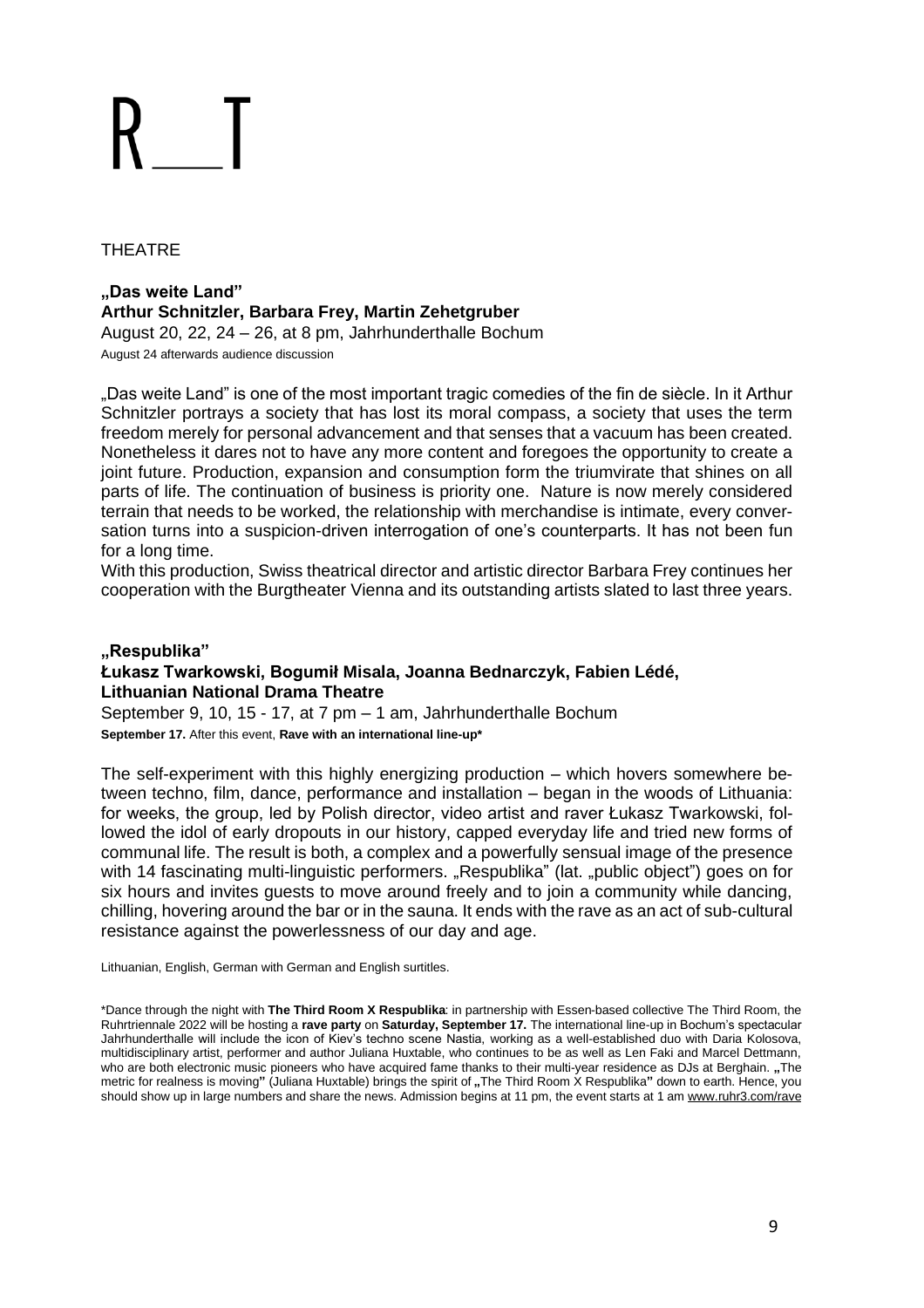### **"Una imagen interior"** GERMAN PREMIERE **El Conde de Torrefiel** September 15 – 17, 8 pm, PACT Zollverein, Essen

September 16 afterwards audience discussion

Questions concerning the fundamental constructions of reality our society is based upon provide the point of departure for the most recent work of the theatre collective El Conde de Torrefiel that works in Spain and Switzerland under the auspices of Tanya Beyeler and Pablo Gisbert. "Una imagen interior," which translates into An Interior Image views itself as a poetical exercise, a proposal for eroticism of fantasy, an alternative to the images that control our everyday lives. For this purpose, the collective has conducted advance studies for more than a year: at the Santarcangelo Festival in Italy, for instance, a herd of sheep ran through the amazed audience during an open air event while they were being circled by a car. In Valencia, the actors and actresses formed amorpha silhouettes to electronic from an oversized plastic tarpaulin. Most recently, architecture students created a totem only to destroy it on the stage. These and other loose threads are brought together by local performers within the production. The world premiere will be presented during the Festival Weeks in Vienna.

With German and English text projections.

### **DANCE**

#### **"A Plot / A Scandal"** PRE-PREMIERE **Ligia Lewis**

August 12 and 13, 8 pm, August 14, 6 pm Turbinenhalle in the Jahrhunderthalle Bochum August 14 afterwards audience discussion

Not only does the English word "plot" refer to an act that is part of a storyline, but, depending on the context, also to a piece of land. Simultaneously there is also something illegal inherent in it, which places the existing order in jeopardy and this moved Ligia Lewis to address the subject matter of scandals as cultural incidents. Scandals are always also disturbing acts that can open things up for fantasy and fun.

In her most recent work, the choreographer and dancer asks in whose favor and at whose expense these fun times occur and where the connecting lines between scandal and plot are historically located. To that end, she takes just as much interest in John Locke as she does in José Aponte or Maria Olofa (Wolofa), who led the revolt of slaves of Santo Domingo in 1521, which is still evident in the remaining ruins. Ligia Lewis' grandmother lived near these ruins. She was a black woman and resistance fighter who owned her own land and is still enjoying great respect as a healer today. By weaving together historic, political, personal and mythical narratives, Ligia Lewis makes attempts to develop poetry of resistance within the boundaries of the depictable.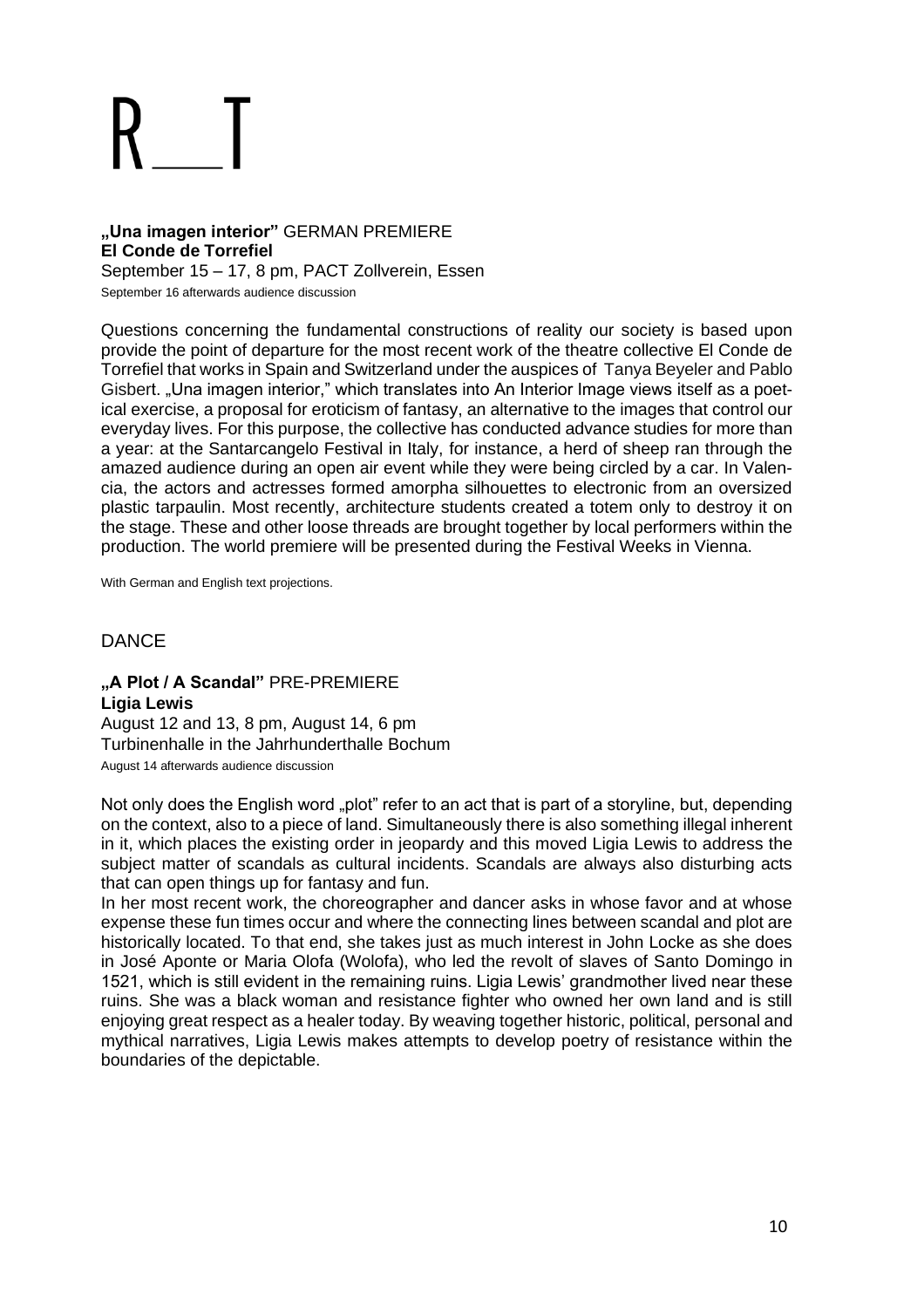# **"Encantado" Lia Rodrigues / Companhia de Danças**

August 18 – 20, 22, at 8 pm, PACT Zollverein, Essen

"Encantado" is a powerful conversion of the fear of collapse in the fight for survival – resisting the threat to humans and nature. Lia Rodrigues, one of the most prominent artistic voices out of Brazil brings the magical world of Encantados to the stage in her latest work. Encantados are beings that are closely related to nature that, based on the faith of indigenous cultures, move between heaven and earth, sand dunes and rock formations as well as humans and animals and infuse them with mystical powers. As many of her works evolve in the cultural center in the Favela de Maré in Rio de Janeiro that she established, "Encantado" creates carnival-like images between dance and ritual. Hundreds of colorful fabrics sourced at Rio de Janeiro's local markets dress and convert the bodies of the eleven dancers, driven by the music of the indigenous Guaraní/Mbyá people: repeating rhythms that were sung last year by the indigenous people as a symbol of their resistance in the streets of Brasília.

This production will be hosted by the PACT Zollverein on behalf of the Ruhrtriennale.

**"Hillbrowfication" Constanza Macras / DorkyPark** August 25 - 27, 8 pm, Gebläsehalle, Landschaftspark Duisburg-Nord **For everyone age 12 and older**

August 27 afterwards audience discussion

21 children and young people from Hillbrow, a Johannesburg neighborhood, develop potential as well as impossible future scenarios for their district and its residents. Hillbrow, originally planned as a modfel development, is now marked by poverty and has a bad reputation for its corruption. In "Hillbrowfication" the performers design their Hillbrow of the future. The results are utopias and dystopias of ghettoization and gentrification and: those who have good dancing skills are in power. The group negotiates around the racism and violence it lives every day and undermines stereotypical narratives.

Under the direction of Berlin-based choreographer Constanza Macras, it was developed along with the dancers as an outreach project on location in 2018. The work fascinates due to its infectious energy and humorously challenges our perspective of order in society.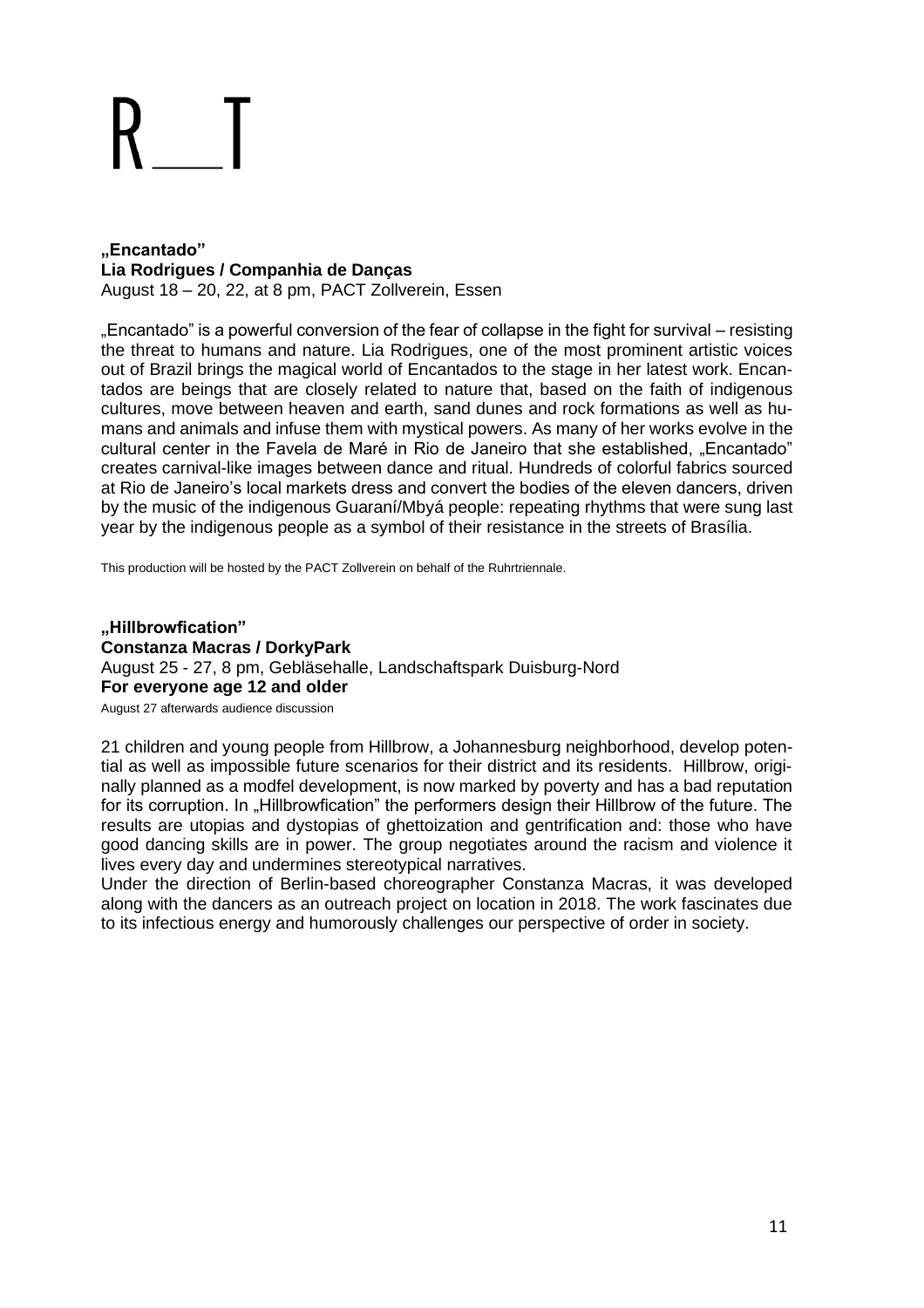**"I am 60" Wen Hui** September 2 + 3, 8 pm, September 4, 6 pm, PACT Zollverein, Essen

The body as an archive of collective memory: in her latest work, influenced by painful personal experiences, the Chinese choreographer, dancer and co-founder of the legendary Living Dance Studio, Wen Hui, contrasts her life as a woman with excerpts from the silent movies and early talkies of Shanghai in the 30s. These marked a radical change, criticising the prevailing Confucian patriarchal system and commenting on social problems, class struggles and gender equality. In her solo, the Chinese choreographer, dancer and co-founder of the legendary Living Dance Studio asks what parts of the emancipation movement have survived. Wen Hui bends the axes of time and asks: what is left of this emancipation movement? Have the battles we thought had been won actually been won at all? Past and present are superimposed, and the physical experiences of women from different generations, audio and video recordings, texts, images and oral narratives are woven together into a multimedia, documentary, performance of remarkable intensity.

This production will be hosted by the PACT Zollverein on behalf of the Ruhrtriennale.

**"promise me" kabinet k & hetpaleis** September 9, 11 am, September 10, 6 pm, September 11, 3 pm, PACT Zollverein, Essen **For classes 3 through 6 and adults**

September 10 afterwards audience discussion

The performers – five children and two adults – do not skip confrontation even for a moment: driven by the live music provided by an electric guitar, they throw themselves boldly into one extreme after another. They are leaving the standstill of the past months endured during the pandemic behind, do not tolerate any uncaring attitudes, risk everything at a time when so many are searching for certainty. "promise me" celebrates carefree attitudes with all its brutalities and beauty, and tells us of the longing for meaningful things, but also of the scars it leaves behind on our skin.

Belgian dance company kabinet k under the direction of Joke Laureyns and Kwint Manshoven is held in high esteem internationally for its impressive work with generation-spanning casts. After months of pandemic driven restrictions and cancellations, the cast met for the long planned production. "promise me" is the result of the energy generated by their reunion.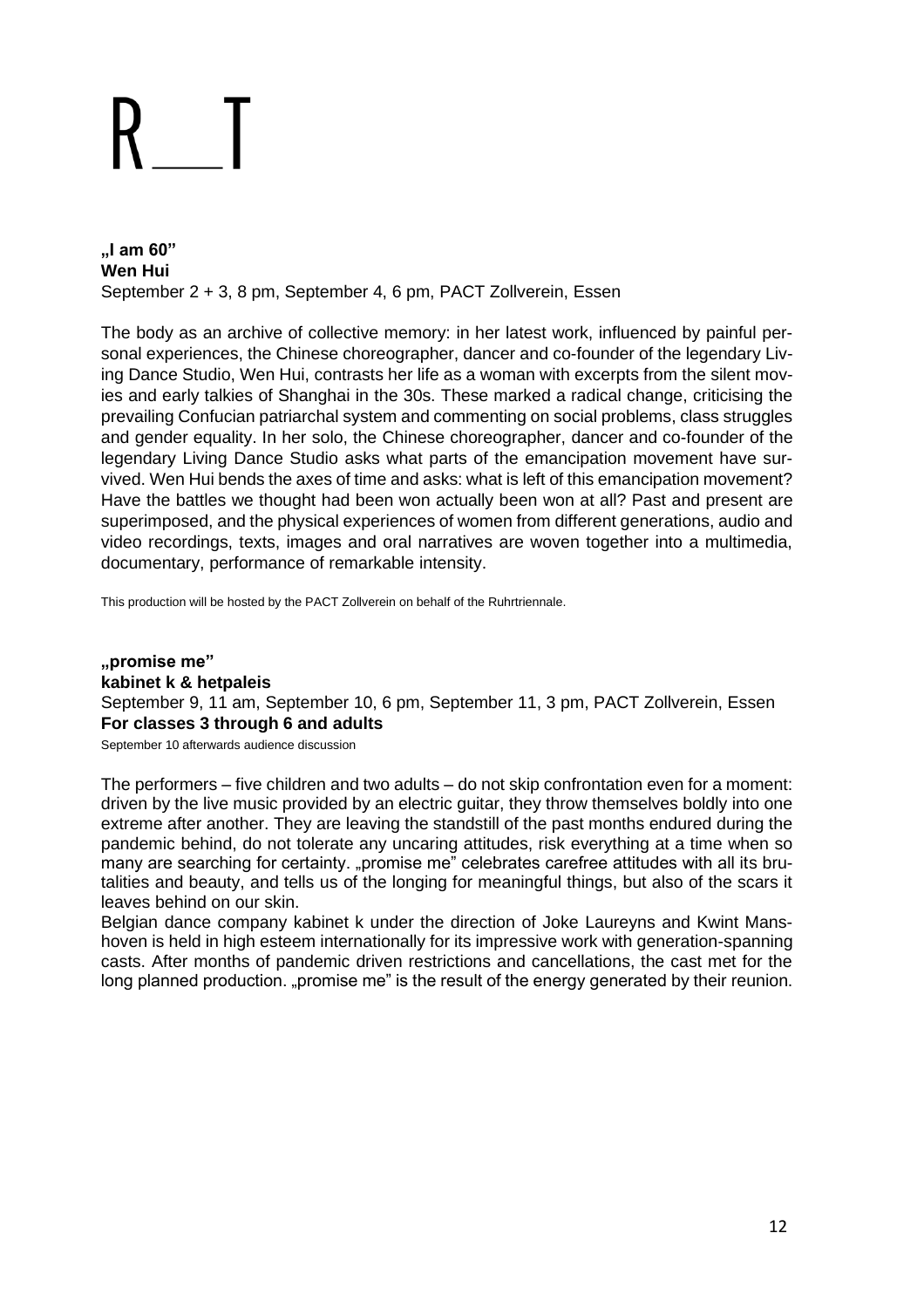#### **"to come (extended)" Mette Ingvartsen** September 10, 8 pm, September 11, 6 pm, September 13 + 14, 8 pm Gebläsehalle Landschaftspark Duisburg-Nord September 11 afterwards audience discussion

"to come (extended)" is the final part and the highlight of the "Red Pieces" cycle of works by Mette Ingvartsen*.* In it, the Danish choreographer has systematically researched the interaction between private, public and political spheres of sexuality. Contactless times, like the ones we had to go through in the past two years, have fundamentally changed the role of touching, coveting and sexuality. How do we now, based on this experience, look at the iconographic work "to come (extended)", which was developed five years ago? Fifteen dancers experiment with collective forms of lust and research it for its societal requirements. They break the erotic order down into individual pieces, examine sexual, orgiastic and social forms of expression, rethink the mechanisms of desire, determine how differently bodies connect and how the individual dissolves the collective.

Due to nudity and the depiction of sexual acts on stage, we recommend a minimum age of 18 to attend the performance.

#### PERFORMANCE

**"Cock, Cock... Who's There?" Samira Elagoz** August 26, 8 pm, Maschinenhaus Essen

In "Cock, Cock ...Who's There?" Samira Elagoz shows a work that dates back to 2016, which is now newly revealing an affiliation with his latest work, "Seek Bromance." These days the filmmaker and performance artist who lives in Berlin identifies as transmasculine and reflects on his femme past by revisiting the subject matter.

The point of departure is the experience of sexual violence in an intimate relationship and society's related speechlessness. In a long time social experiment with heterosexual Cis men that he met on dating platforms such as Chatroulette and Tinder, Samira Elagoz confronts them to capture their points of view through the lens of the camera, which he aims both, at himself as well as Samira Elagoz. He condenses three years of his life and the related painful as well as humorous experience into a scenic format that compellingly combines cinema, documentary film and performance.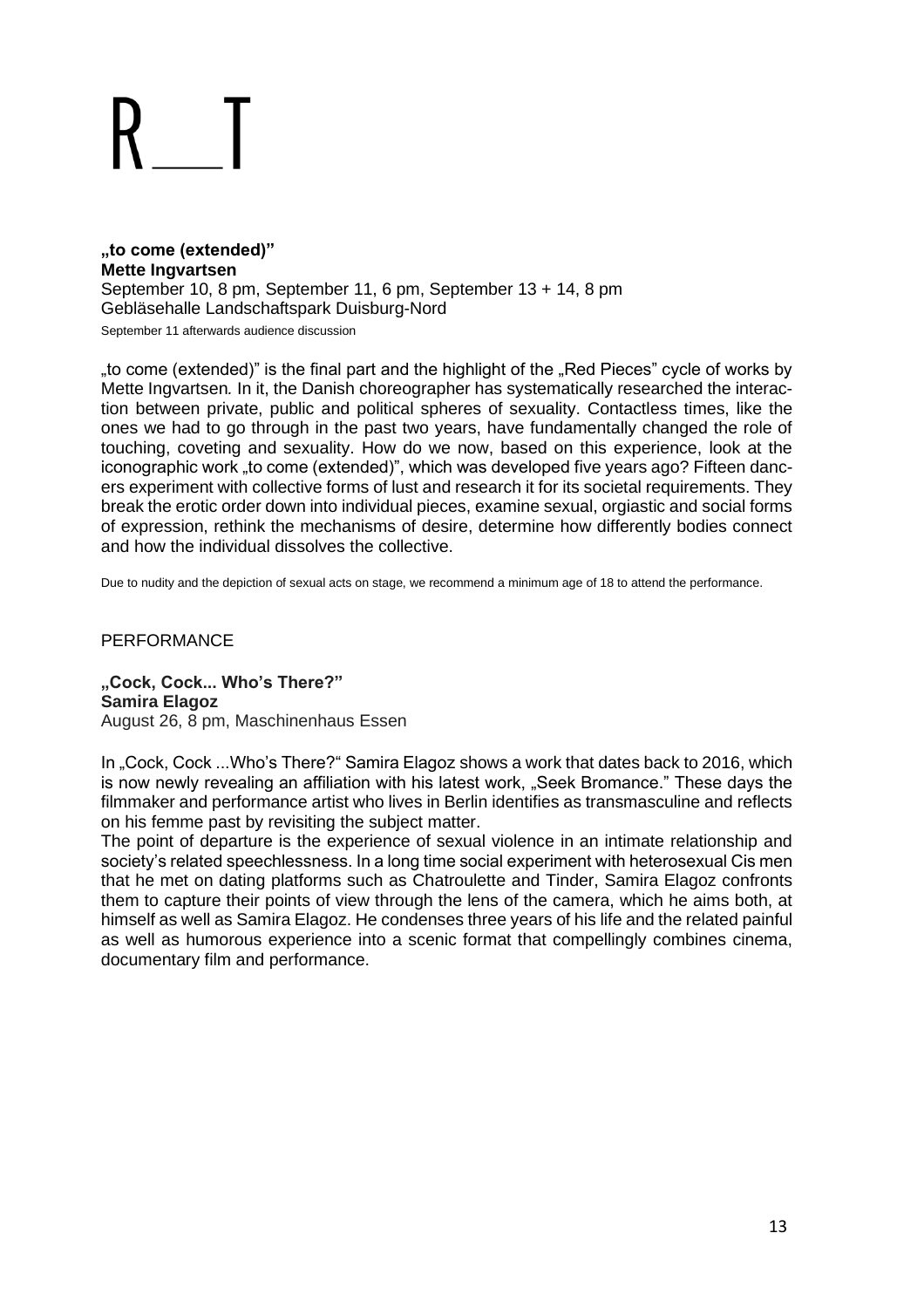#### **"Seek Bromance"** GERMAN PREMIERE **Samira Elagoz** August 27, 7 pm + August 28, 6 pm, Maschinenhaus Essen

The images filmmaker and performance artist Samira Elagoz captures with his artistic partner Cade Moga in "Seek Bromance" document, in a radically personal way, their impossible love: from their initial encounter to their final separation. At the same time, Samira Elagoz documents the long farewell from his femme identity and the start of a journey into the unknown. What began as a digital encounter Facebook becomes reality when Samira Elagoz boards the plane to L.A. to visit Cade, the artistic creator who works between the boundaries of poetry, performance and installation. They spend three months in lockdown with each other, in a tiny space. Two strangers, two searchers in combat around each other for their own identity and ultimately failing at the binary thresholds of generally applicable perception. What remains are empty words, such as "man" and "woman" as mere relics of the past. "Seek Bromance" sets off fireworks of impressions and emotions for four hours. It has been awarded the Silver Lion by the 2022 Venice Biennale.

**"Follow Me"** GERMAN PREMIERE **Be Flat** September 2, 5, and 6 at 11 am**\***, September 3, 4 at 4 pm, Outdoor venue of the UNESCO World Heritage Zollverein; Meet at: Salzlager (Open Air), UNESCO World Heritage Zollverein, Essen **For school classes 1 through 5 and families**

Parkour duo Be Flat explores the terrain at Essen's World Cultural Heritage Zollverein and all around the Salzlager (Salt Warehouse) off the beaten paths. At times, Ward Mortier and Thomas Decaesstecker literally turn the laws of nature and physical limits upside down. The audience participates, the street becomes the stage, the façade provides the backdrop and the asphalt is the dance floor! Furnished with camping chairs, we are watching the Parkour performance "Follow Me" and an acrobatically adventurous journey through everyday situations with a fondness for surprises. As a temporary community in the here and now the sometimes absurd situations beckon us to view this urban public space as a creative playground.

**\*Junge Triennale** views itself as an invitation going out to a young audience with the aim of experiencing art and culture in diverse ways. Events that are especially suitable for a young audience have not been separated out this year. Instead they are integrated into the Festival's program. This is driven by a search to open the events up to all, and it's a departure from the generations-based categorization. Moreover, Junge Triennale offers a broad **intermediary and companion program for e.g. schools.** In addition, just like in 2021, it offers the **TEENS IN THE HOUSE II** project. It is a residency program for youth age 16 and older, featuring workshops, introductory visits and many other events from **September 4 through 11.** If you have any questions or want to register please visit [jungetriennale@ruhrtrien](mailto:jungetriennale@ruhrtriennale.de)[nale.de.](mailto:jungetriennale@ruhrtriennale.de)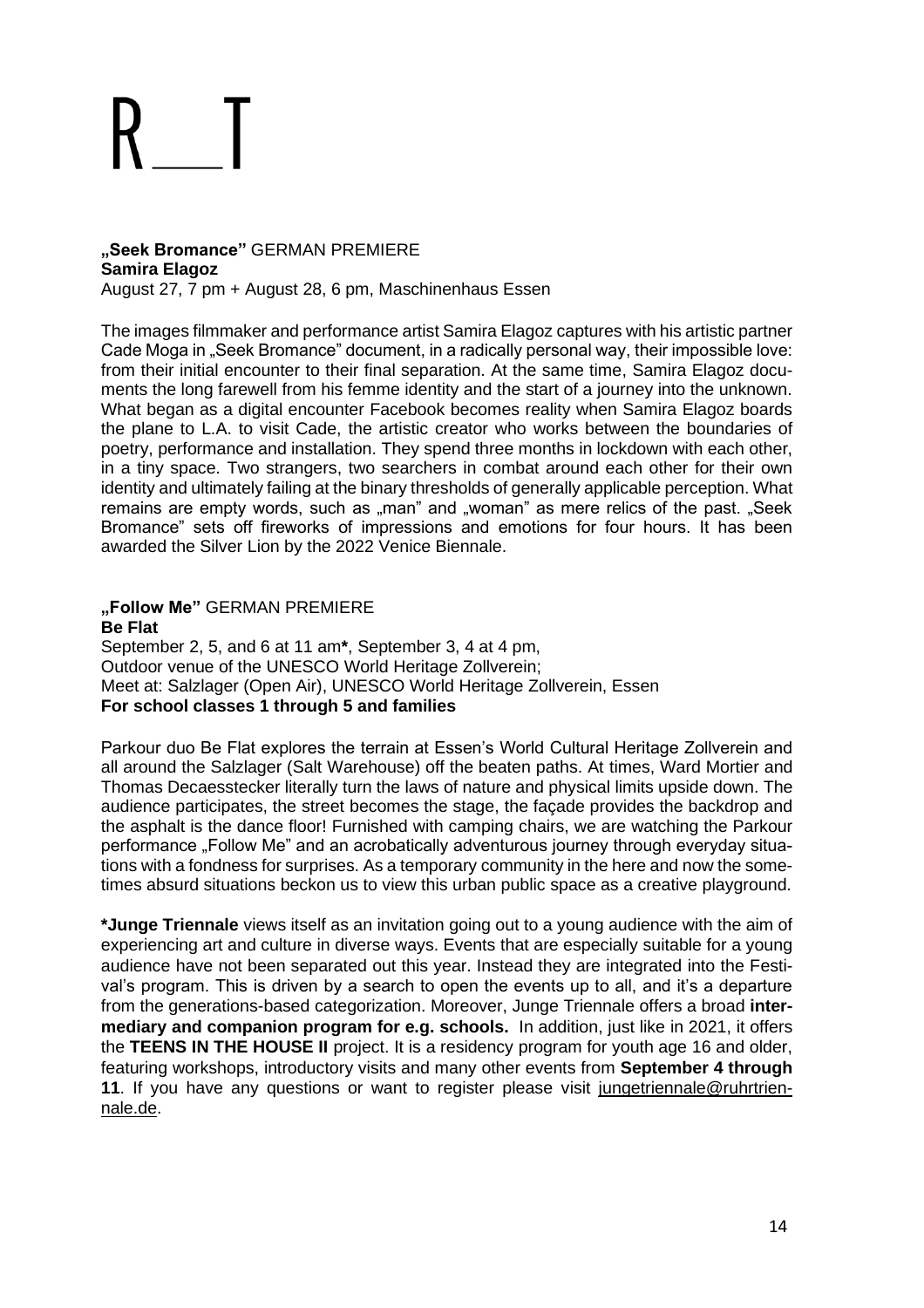### **CONCERTS**

**"Mysteriensonaten"** FESTIVAL KICK-OFF EVENT **Heinrich Ignaz Franz Biber** August 11, 7 pm **Various Venues:** Turbinenhalle an der Jahrhunderthalle Bochum, Pumpenhalle in der Gebläsehalle, Landschaftspark Duisburg-Nord PACT Zollverein, Essen

A diverse festival program begins with a moment of focus and immersion: at three different venues, a selection of the three Rosenkranz phases is presented simultaneously and connects the cities of Duisburg, Bochum and Essen into a decentralized resonance space. In Christian faith the reciting of the rosary provides a ritual vessel for meditation. Unrivaled in terms of its wealth of forms and virtuosity, Heinrich Ignaz Franz Biber's "Mysteriensonaten" for violin and general bass, which was finalized in circa 1674, pass through the three phases of the story of Jesus' life: the "joyful", the "sorrowful" and the "glorious" rosary. His composition requires the performers' complete dedication: the violine is progressively detuned step by step – a fascinatingly unique approach that was misunderstood at the time.

### **"Organicum"**

#### **Iannis Xenakis, Lucia Dlugoszewski, Sarah Nemtsov, Márton Illés, Michael Pelzel, Klangforum Vienna, Patrick Hahn**

August 14, 6 pm, Salzlager, UNESCO World Heritage Site Zollverein, Essen

**Iannis Xenakis "**Thalleïn" (1984) for 14 instruments; **Lucia Dlugoszevski "**Fire Fragile Flight (1973)" for 17 instruments; **Sarah Nemtsov "**MOOS" (2019/20) for 13 musicians featuring electronics GERMAN PREMIERE; **Márton Illés** "Forajzok" (2021) For an ensemble; **Michael Pelzel "**Urgewalt Iannis Xenakis – im Sog der Transformation" (2022) for 17 musicians WORLD PREM-IERE.

Time and again, the fascination with physical phenomena inspires artistic research. In the ensemble piece Fire Fragile Flight by the practically forgotten American composer Lucia Dlugoszewski, one might think one can actually see the sun's reflection shimmering on the falling leaves. Sarah Nemtsov evokes the soft yet firm feeling of "treading on moss" in her composition MOOS by using an unusually indirect method of producing sound. Márton Illés attempts to adapt the most varied instruments to the human voice, especially those primitive noises that it produces, aside from words and song. Meanwhile, the Greek-French composer, engineer and architect Iannis Xenakis based almost all his works on specific systems of reference from the natural sciences – an unprecedented practice in musical history, which also comes to fruition in his ensemble piece "Thalleïn" (Greek for "to sprout"): he applies sieve theory, allowing the most varied small motifs to grow and proliferate, transform and become enmeshed in organic textures of sound. A hundred years after Xenakis' birth, composer Michael Pelzel, in his new work "Urgewalt Xenakis – Im Sog der Transformation", reflects "the raw and archaic power" of the music that has grown out of such rigorous processes.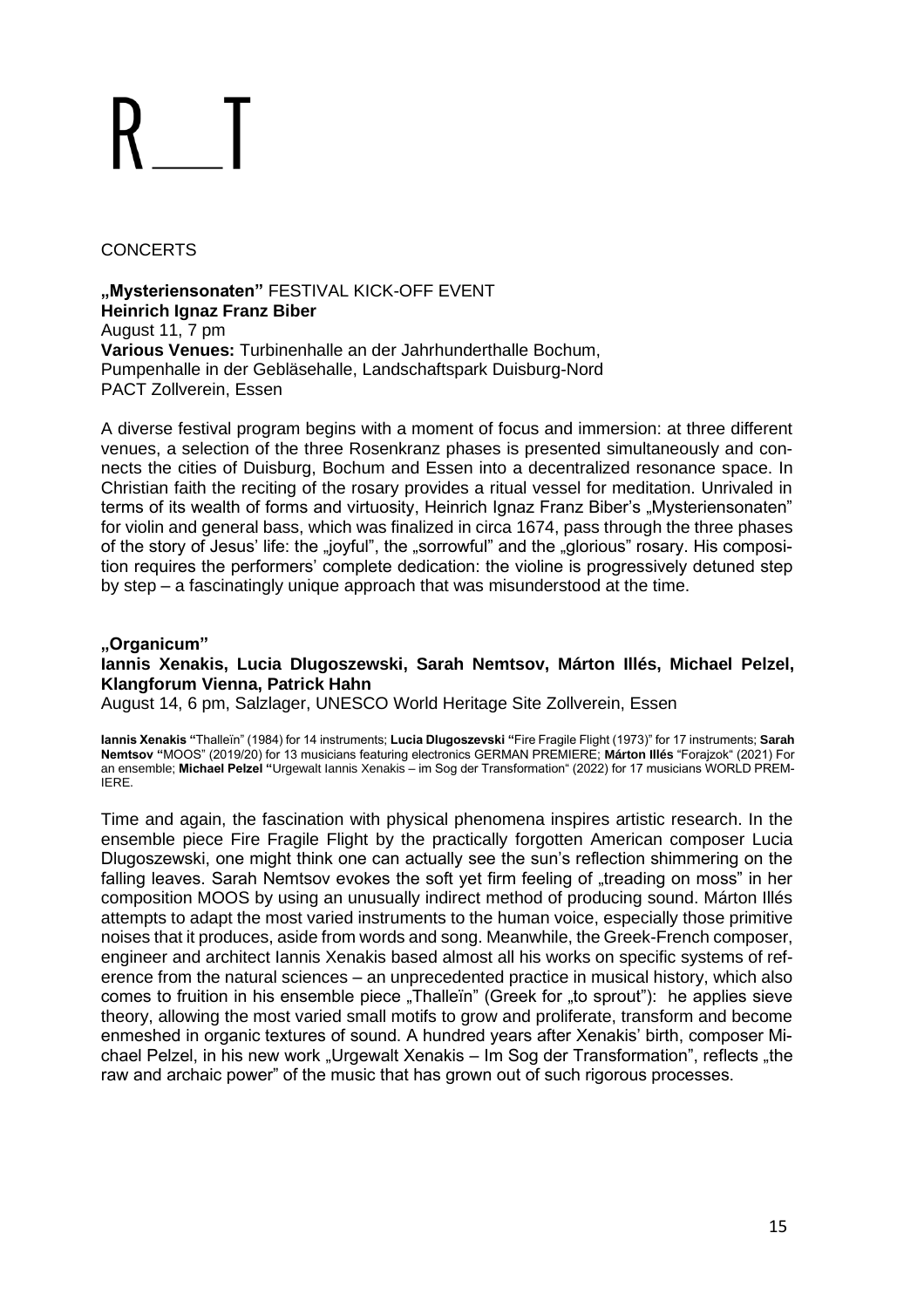#### **"Schwerkraft und Gnade" Lili Boulanger, Francis Poulenc, Igor Strawinsky, Chorwerk Ruhr, Bochumer Symphoniker, Florian Helgath** August 26, 27, 8 pm, August 28, 6 pm, Maschinenhalle Zweckel, Gladbeck

**Igor Stravinsky "**Ave Maria" for choir a cappella; **Lili Boulanger "**Ils m'ont assez opprimé dès ma jeunesse - Psaume 129" for mezzo soprano, tenor, choir, orchestra and organ; **Igor Stravinsky "**Pater noster" for choir a cappella; **Lili Boulanger** "Du fond de l'abîme - Psaume 130," for mezzo soprano, tenor, choir, orchestra and organ; **Francis Poulenc "**Stabat Mater" for soprano, choir and orchestra; **Lili Boulanger "**Vieille prière bouddhique" for tenor, choir and orchestra.

French philosopher Simone Weil identified gravity and mercy as the two forces that rule the world, which the soul must succumb to. This global knowledge makes her the spiritual sister of Lili Boulanger. The psalm compositions of the visionary composer who died at an early age, give expression to the collective crisis of Yahweh's people. Without fear she allows the penitent choir to drop into the boiling depth to fall "upwards" into the light. In between segments, two intimate motets by Igor Stravinsky offer a place of consolation: He did not start praying until he reached old age. While the "Ave Maria" and the "Pater noster" reach out to the maternal and paternal instances, Francis Poulenc shows the Mother of God in the moment of greatest weakness. However, "no poetry [...] is genuine if it rules out fatigue" (Simone Weil). In Lili Boulanger's "Vieille prière bouddhique" the human voice overcomes the fears of civilization and language as such. The utopia is amazement with a closed mouth.

This production will be hosted by the Chorwerk Ruhr on behalf of the Ruhrtriennale.

# **"Yuen Shan" Michael Ranta / Schlagquartett Köln**

August 28, 6 pm, Salzlager, UNESCO World Heritage Zollverein, Essen

This invitation to the prestigious Schlagquartett Köln marks the continuation of a fruitful collaboration between the composer and the ensemble, which presents itself and its extensive range of instruments in an unusual concert configuration, with its usual enthusiasm for experimentation. Michael Ranta's composition Yuen Shan for percussion and eight-channel recorded sound is a musical universe that takes its inspiration from Taoism. The listening experience is very dense – a nuanced continuum of natural sounds. It combines its dedication for the Far Eastern instruments with electro-acoustic music. In 1972, the former assistant and student of Harry Partch moved from Tokyo to Taiwan, where he taught at the Taiwan National Arts Academy, among other places. There, he would visit the Yuen Shan ("perfect mountain") every day, where he would practise tai chi. More than 30 years elapsed between the initial idea for the work and its completion in Cologne in 2007.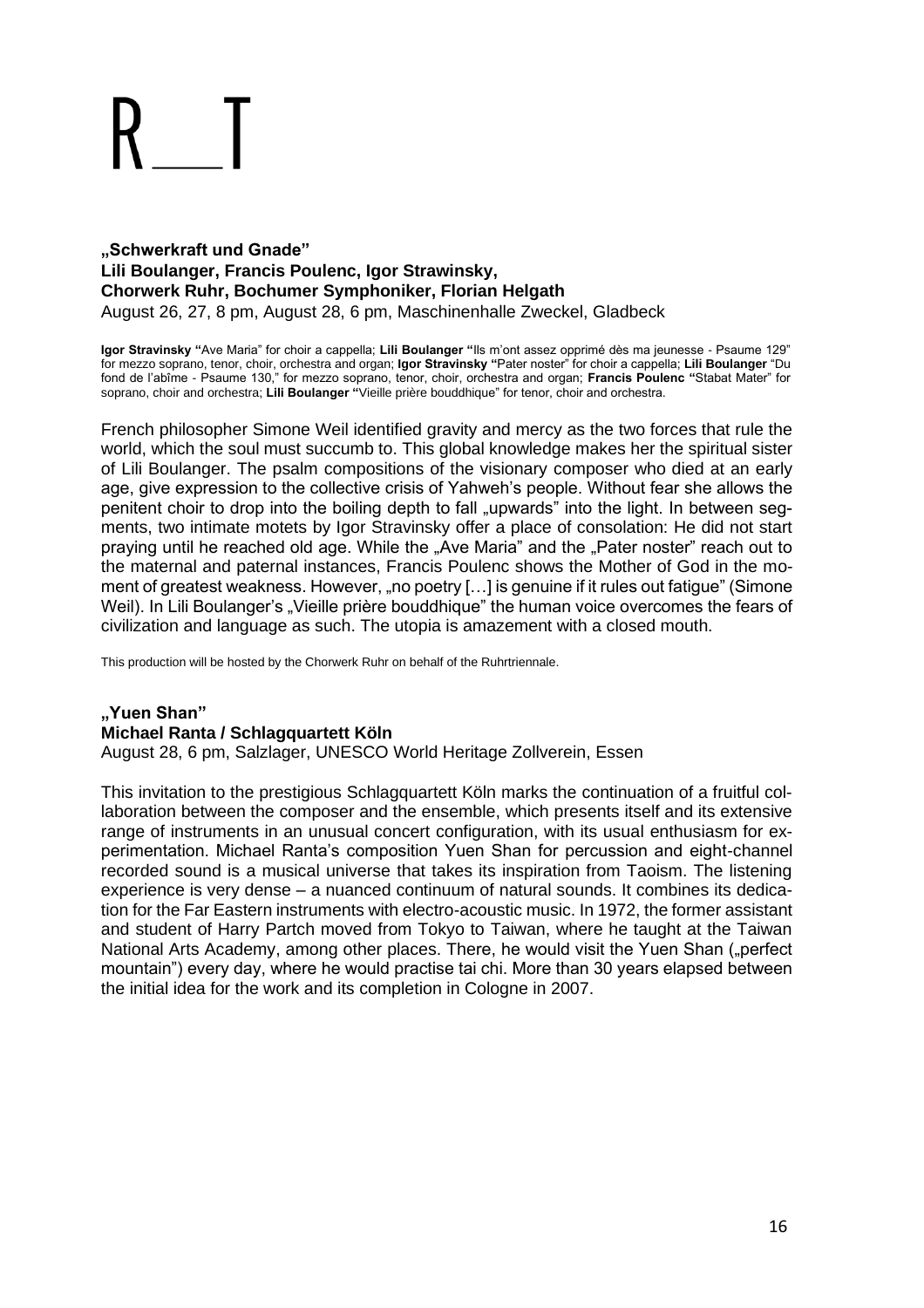#### **"Coffin Bubbles" Chaya Czernowin, Raphaël Cendo, Pierluigi Billone, Yaron Deutsch, Ensemble Linea, Yalda Zamani** September 3, 8 pm, Gebläsehalle, Landschaftspark Duisburg-Nord

**Chaya Czernowin "**Knights of the strange" (2015) Duo version for electric guitar and accordion; **Raphaël Cendo** "Coffin Bubbles Blue" (2021) for electric guitar, ensemble and electronics GERMAN PREMIERE; Pierluigi Bilione "**Sgorgo Y**" (2012) for electric guitar.

In blues, rock and jazz, the electric guitar is more than just an instrument. It is an icon. Its powerfully associative sound confronts composers with new options and challenges. How fundamentally different, joyful and imaginative this confrontation can be is demonstrated by the Israeli electric-guitar virtuoso Yaron Deutsch, playing three works that have been composed for him in the last ten years. Of these, he intones one piece along with the Ensemble Linea: in Chaya Czernowin's "Knights of the strange" his instrument merges dreamily with the accordion. Raphaël Cendo even spans the net of hybrid sound across several epochs and cultures. His concerto "Coffin Bubbles Blue" explores extravagant amalgams between electric guitar and theorbo, cimbalom, Chinese mouth organ Sheng or the electrical organ. Meanwhile, in "Sgorgo Y", the Italian Pierluigi Billone focuses almost obsessively on a mechanical detail of the electric guitar, places it under microscopic inspection and follows its fascination in a Zen-like ritual. And to do this, all he requires is the guitarist's left hand.

#### **"Clock Dies" George Lewis, Sarah Hennies, Ensemble Musikfabrik, Brad Lubman** September 4, 6 pm, Salzlager, UNESCO World Cultural Heritage, Essen

**George Lewis** "Assemblage" (2013) for flute, clavinet, saxophone, piano, harp, drums, violine, viola and violine-cello; **Sarah Hennies** "Clock Dies" (2021) for flute, clavinet, violine, viola, violine-cello, piano and drums EUROPEAN PREMIERE; **George**  Lewis "Tales of the Traveler" (2016) for soloists (any instrument), flute, clavinet, trumpet, electric guitar, electric bass, violine, piano, violin-cello and drums.

As a composer, jazz trombonist, improvisor, computer music pioneer, researcher, professor and author, George Lewis is a legend of the American new music scene. As creative as he is critical, as philosophical and experimental as he is, the artist, who shared the stage with stars like Count Basie, Anthony Braxton or John Zorn, has helped shape the landscape of musical discourse in North America and sharpened awareness of the hegemonic structures that continue to determine musical life today. The meditative piece "Clock Dies" by postexperimental composer Sarah Hennies is in stark contrast to Lewis' impulsive music of unexpected turns. What links George Lewis and the one generation younger artist from Kentucky is an extraordinarily vast action field, which besides compositions, improvisation and drums also touches the film and performance art world. Her interests hone in on sociopolitical and psychological topics such as psychoacoustics or queer trans identity. In "Clock Dies" she is wondering what will happen if the circadian clock in the human brain only goes slightly out of synch.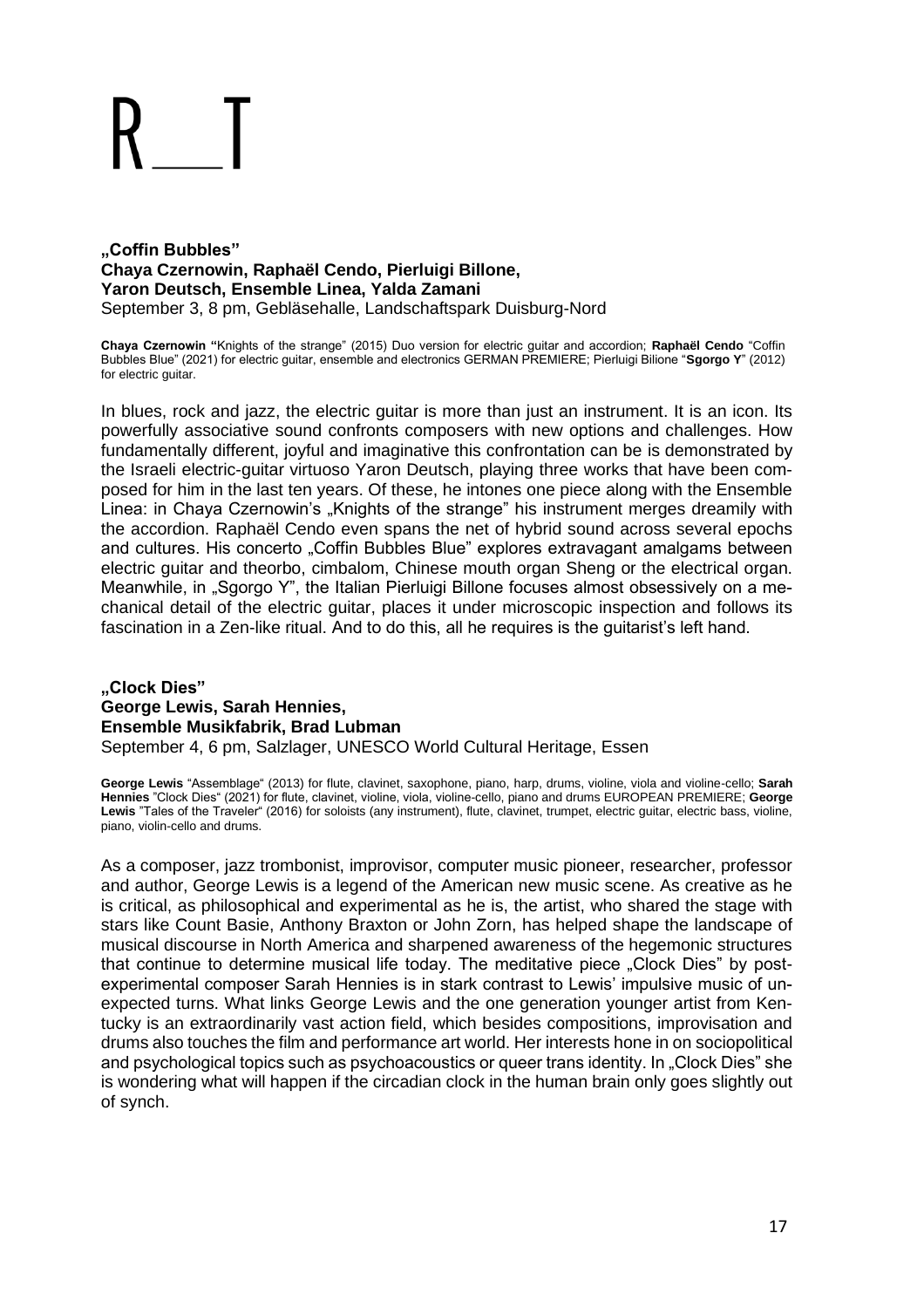#### **"Vergessene Opfer" Galina Ustwolskaja, Franz Liszt, Olivier Messiaen, Luigi Nono, Duisburger Philharmoniker, Elena Schwarz** September 11, 6 pm + September 13, 8 pm, Jahrhunderthalle Bochum

**Olivier Messiaen "**Les offrandes oubliées" (1930) for orchestra; **Galina Ustwolskaja** "Symphony No. 1" (1955) for two vocals and orchestra; **Luigi Nono** "Composizione per orchestra Nr. 1" (1951); **Galina Ustwolskaja** "Symphony No. 3: JesusMessiah, Save Us!" (1983) for male vocal and orchestra; **Franz Liszt** "Von der Wiege bis zum Grabe" (1881/82) Symphonic Poetry No. 13.

To go to the extremes means accepting all consequences: Pain, exclusion, but also the opportunity to access spheres that are otherwise inaccessible. In extreme cases this will mean death – for instance for Czech resistance combatant Julius Fučík, whom Luigi Nonomemorializes in "Composizione per orchestra Nr 1." The music of Galina Ustwolskaja is radical to the point of self-sacrifice. She refused to comply with the instructions of social realism so consistently that she accepted the fate of only composing pieces that would end up in a drawer. In her  $1<sup>st</sup>$  symphony, which highlights the fears and concerns of a child in the capitalist metropolis, she attempted a hopeless balancing act between ideology and truth. All of her conformity trials have been buried in the  $3<sup>rd</sup>$  symphony.

Olivier Messiaen also turns pain into sound. In "Les offrandes oubliées" the groundbreaker of the post war avantgarde and fanatical Catholic reminds us of Christ's sinfully forgotten sacrifices. Once a pianist who played in salons, and later a priest in Askese, Franz Liszt chose a similarly contrasting format for his final symphonic poetry "Von der Wiege bis zum Grabe" (From the Cradle to the Grave), in which life and death confront each other directly. What appears to be a return to the cradle in the end, turns out to be a decisive farewell from traditional harmony – a boundary is crossed into a new era of music history.

## **"Harawi" Olivier Messiaen, Rachael Wilson, Virginie Déjos**

September 17, 8 pm, Gebläsehalle, Landschaftspark Duisburg-Nord

The word "Harawi" originates from the Quechua language of the Andes region and refers to a genre of love songs that culminate with the lovers' deaths. The greatest fulfilment is in dying for love. French avant-gardist Olivier Messiaen uses this transcendent idea and explores it in his Tristan Trilogy from different perspectives – for the first time in 1945 in his song cycle "Harawi," subtitled "Chant d'amour et de mort – Song of Love and Death". He wrote the lyrics. They are surreal, sometimes onomatopoetic poems that are heavy on sensuality and symbolic power, primarily in French. In key moments, Olivier Messiaen deploys Quechua words, less because of their meaning and much more because of the strong associating sound of their syllables. Here, Olivier Messiaen enters an originally direct level of expression, some kind of metaphysical music that conjures up all of the craziness, desperation, power and ecstasy of an all-consuming love, interpreted by soprano Rachael Wilson and pianist Virginie Déjos.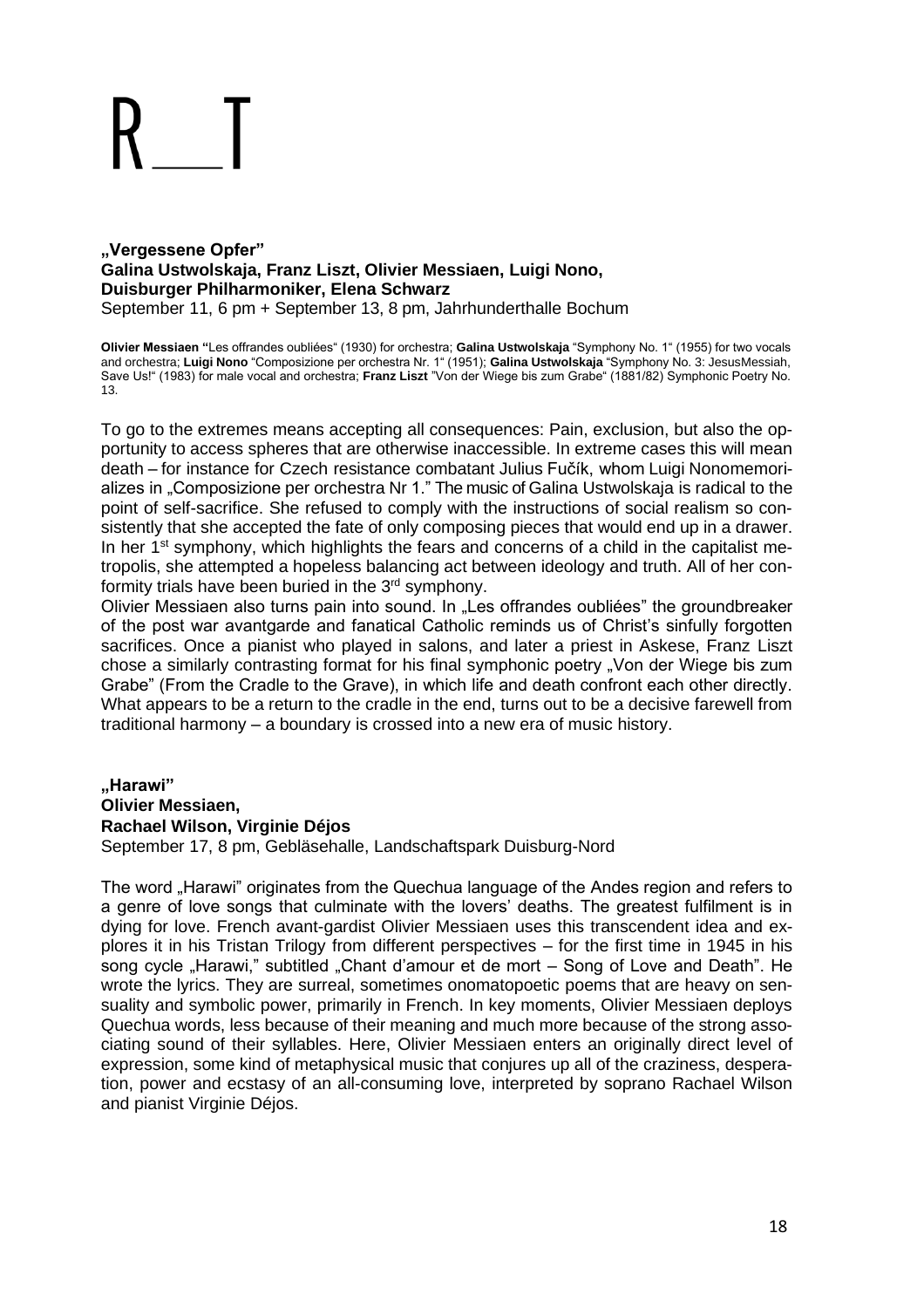### **MaschinenHausMusik**

Icons and iconoclasts, conjurers and free spirits, space travelers and rockstars – these are the artists who will participate in MaschinenHausMusik 2022. Thanks to the avantgarde rock band **black midi** a wild, cliché free wind is hitting us from across the British Isles. Young female electric guitarist **Ava Mendoza** seals the transition between two worlds with the statements of a sorcerer, while Swiss violist, painter, composer and vocal performer **Charlotte Hug** makes voices from the afterlife come alive in various ways. Electronic duo **Mouse on Mars** embarks on a journey to planet Artificial Intelligence, while electric guitar legend **Caspar Brötzmann** introduces his brand new band **Broken Spirit xx** for the first time – but now from the long scale electric guitar!

August 17, 8 pm, Maschinenhaus Essen **black midi**

September 1, 8 pm, Maschinenhaus Essen **Ava Mendoza "New Spells" / Charlotte Hug "In Resonance with Elsewhere"** "In Resonance with Elsewhere" WORLD PREMIERE / Charlotte Hug

September 7, 8 pm, Maschinenhaus Essen **Broken Spirit xx** BAND PREMIERE

September 14, 8 pm, Turbinenhalle in the Jahrhunderthalle Bochum **Mouse on Mars "AAI" live AV ft. Dodo NKishi**

"**Farewell"** END OF THE FESTIVAL **Thomas Hojsa** September 18, 8 pm, Pappelwaldkantine at the Jahrhunderthalle Bochum

Early Sunday morning, outdoors, Austrian composer, arranger and accordion player Thomas Hojsa invites guest to a final musical greeting. Across different epochs and style, the audience will enjoy a melancholy sounding landscape of farewell songs.

**Aditionally:** The team of the Ruhrtriennale has asked the Ukrainian musicians **Alla Zagaykevych and Yana Shlyabanska** – both had delighted the audience during the Ruhrtriennale 2021 – for a commissioned work, as a sign of connectedness and support. This will be found soon on the festival website.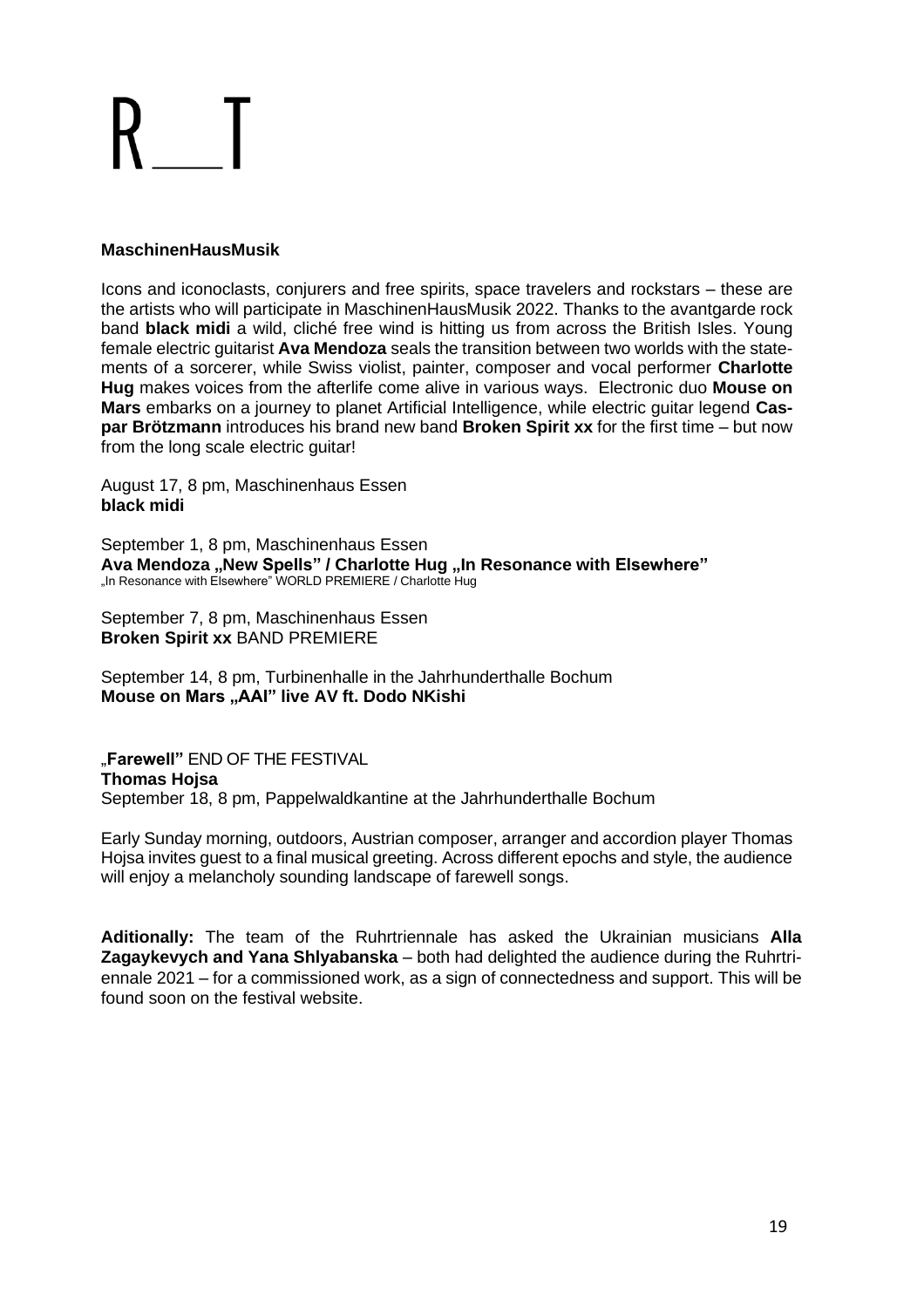### INSTALLATIONS

### **"WEGE"**

**Anna Kpok, RUHRORTER, Stefan Schneider, tehran re:public, loekenfranke, NEW: Lagartijas Tiradas al Sol, Azadeh Ganjeh and Lisandro Rodriguez** Public space project / concept: Aljoscha Begrich August 12 – September 18 in Bochum, Duisburg, Essen

This year's edition of the Ruhrtriennale continues the exploration of ways outside of the world of the performance venues, which began in 2021. Accessible free of charge, around the clock, via tram, bicycle or on foot, alone or with others: existing offers of local artists have been expanded with three new international perspectives on the region and they invite us to discover the space in between. The new projects were created in a dialog between contacts on location, travel to the site was averted for ecological reasons.

All guests will need are headphones and a fully charged smartphone. Their starting and finishing points are all marked with a "Litfaß säule", a tall, circular column for displaying posters. Download links to the individual sections can be found at [www.ruhr3.com/wege](https://www.ruhrtriennale.de/en/programme/wege/87)

### **"Intime Revolution – An Audio-Vinotheque**" **Anna Papst & Mats Staub**

August 12 – September 17, STÜH33 Bochum August 12, 13, 5 pm and 8 pm, August 18, 19, 8 pm, August 20, 5 pm and 8 pm, September 8, 9, 8 pm, September 10, 5 pm and 8 pm, September 15, 16, 8 pm, September 17, 5 pm and 8 pm

While sex might be omni-present in the media, honest conversations about the nature of our desire and our emotional experiences during sex are rare. Conversation artists Anna Papst and Mats Staub have gone in search of people who are trying to do this. During the course of their lives, all of them had to or wanted to re-learn how to have sex. At the wine bar at Bochum's STÜH33 the audience can look forward to a collective and simultaneously intimate listening experience. Guests are served beverages and headphones. Everyone can choose from a variety of voices and stories and put together their own 4-course listening menu. Would you prefer to listen to the retired lady who during 25 years of marriage did not enjoy sex at all and who now leads a "proper dissolute life?" Or would you rather listen to the young gay man who is rediscovering physical love after eight years of abstinence?

### **"THE HUDDLE" Katja Aufleger**

August 13 – September 18, on the plaza in front of the Jahrhunderthalle Bochum

In "THE HUDDLE", Katja Aufleger makes several pieces of construction machines – stripped of their functions and redefined – enter into an unconventional dialogue. In sports, the "Huddle", which inspired the name of the act, refers to a meeting between the team to develop a strategy for the next game. Similarly to her installation "Applause", in which she had an excavator clap its hands forcefully, Katja Aufleger is developing a special sound language for the machines. The familiar presence of construction machines in public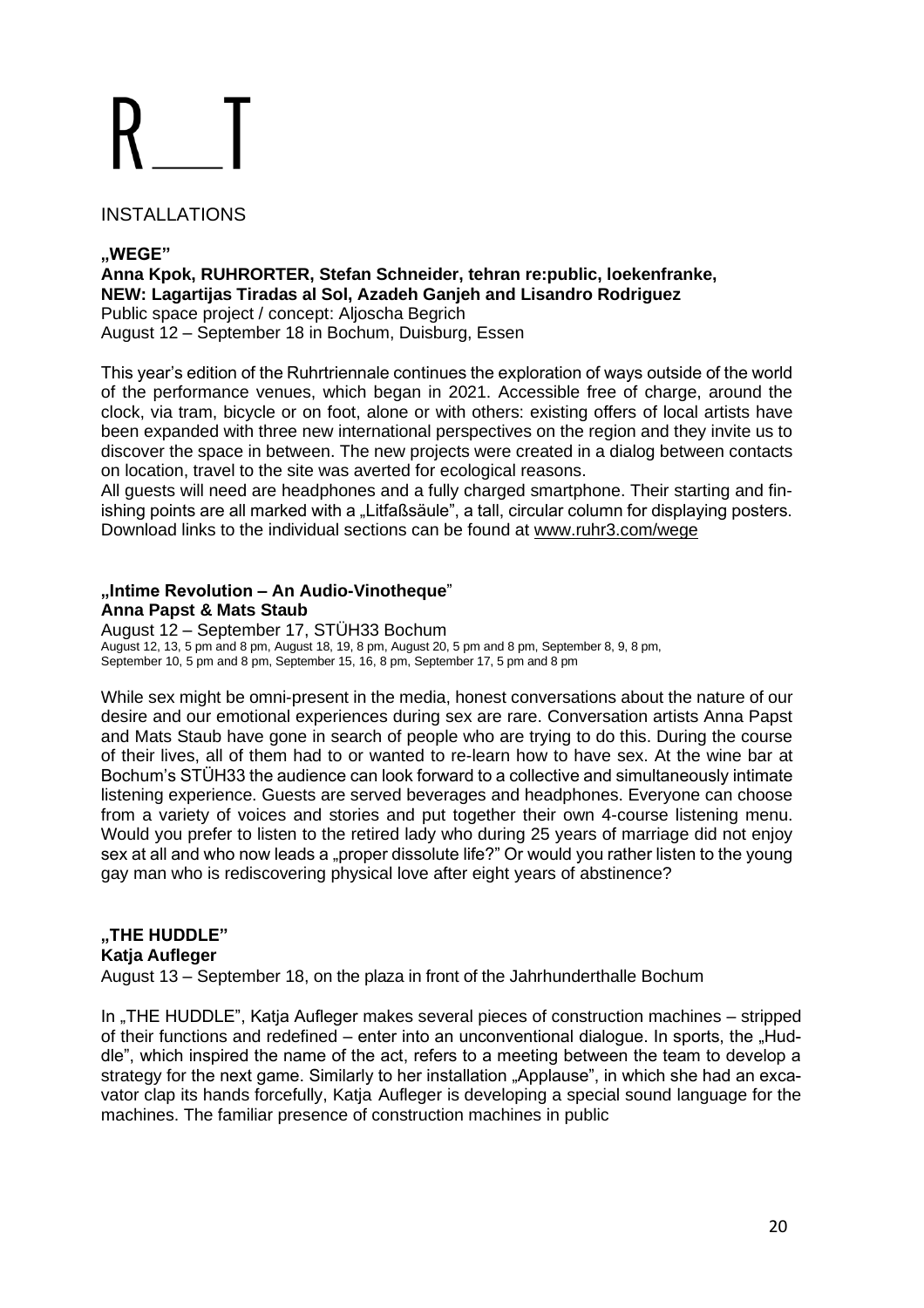spaces appears strange and inspires new associations. Does this archaically impressive society perhaps share a direct relationship with ultra modern robots? Whether we as the visitors monitor the interaction or trigger it, will be an interesting fact to determine.

This production was contributed by Urbane Künste Ruhr for the Ruhrtriennale.

#### "**Euphoria"** WORLD PREMIERE **Julian Rosefeldt**

August 25, 6 – 9 pm, August 26 – September 10, 12 noon to 7.30 pm, Hall 5, UNESCO Word Heritage Zollverein, Essen

"Euphoria" is the new multidisciplinary, extensive film installation of video artist and film maker Julian Rosefeldt, who already delighted the Ruhrtriennale audience in 2016 with "Manifesto".

"Euphoria" is a tour de force through the history of economic theory and views itself as a filmbased reenactment of pro and contra capitalist criticism. The project quotes original texts of famous personalities with economical, literary, philosophic and poetry backgrounds and traces the 2000-year history of human greed. Julian Rosefeldt translates the complicated evolutionary history of our neoliberal market economy through a combination of historical text with familiar scenic depictions into an accessible image language. Actors and actresses like Giancarlo Esposito and Virginia Newcomb appear in the film as contemporary characters, and Cate Blanchett gives a talking and singing tiger her voice. The music was composed by Canadian composer Samy Moussa, and British composer Cassie Kinoshi contributed one piece. The music was created in cooperation with the Brooklyn Youth Chorus and five of the most famous contemporary jazz drummers of our time.

### **"4. Halbzeit" Wermke/Leinkauf**

August 17 – September 11, Schalthaus Ost, Landschaftspark Duisburg-Nord August 17, 4 pm Opening, Wed - Fri  $4 - 8$  pm, Sat + Sun 12 noon-8 pm

The installation of artist duo Wermke/Leinkauf shows scenes of human crowds between political protests and soccer games on two opposing, loudly flickering stadium displays. With their work, Wermke/Leinkauf address the phenomenon of organised soccer fans and ultraengaged individuals in connection with sociopolitical uprisings. The title of the work is based on the arrangements made between the ultras to celebrate in conjunction with the third half time, but also on uproar outside of the stadium. The title "4. Halbzeit" refers to the expanded space in which soccer fans become active regardless of the progress of the game to support protest movements. Matthias Wermke and Mischa Leinkauf present the powerful images of the mobilisation potential of these groups between fascination and fear.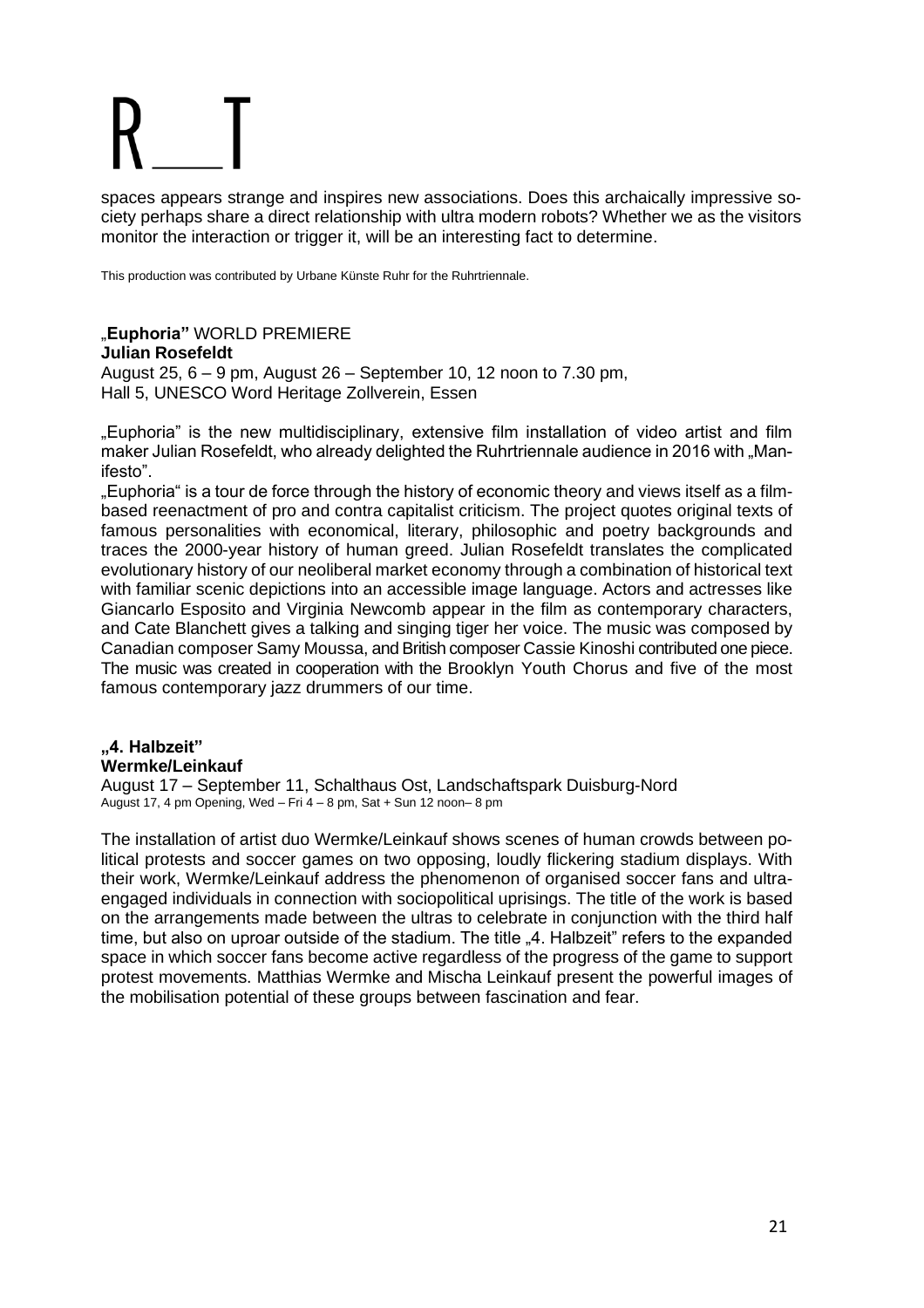LITERATUR UND DIALOG

#### **"Die Natur des Menschen" Lukas Bärfuss and guests**

What are we talking about when we use the word "nature"? What impacts our vision and our understanding of what we call "nature"? The answers can be found in humankind's greatest knowledge and experience treasure chest – literature. Under the direction of Swiss author Lukas Bärfuss, the Ruhrtriennale, in its dialog and reading series offered on three Sundays, addresses three combinations of terms that shape our past, concern presence and determine our future.

### **August 21 NATUR UND PROPAGANDA**

**5 pm: Dialogue:** Lukas Bärfuss and Alexander Klose, lawyer, philosopher, and cultural researcher

**7.30 pm: Literature:** Sandra Hüller / Daniel Freitag (music) Maschinenhaus Essen

### **September 4 NATURE AND DEMOCRACY**

**5 pm: Dialogue**: Lukas Bärfuss And Klaus Staeck, graphic designer, caricaturist, and lawyer **7.30 pm: Literature:** Angela Winkler and Valentin Butt / Roland Satterwhite (music) Maschinenhaus Essen

#### **September 11 NATURE AND AWARENESS**

**5 pm: Dialogue:** Lukas Bärfuss and Ulrike Draesner, author **7.30 pm: Literature:** Sarah Sandeh / Malakoff Kowalski (music) Maschinenhaus Essen

# **"Wolfgang Hilbig – Monolog aus einigen Tagen meines Lebens" Corinna Harfouch, Catherine Stoyan, Felix Kroll**

September 8, 8 pm, Maschinenhaus Essen

In 2021, Corinna Harfouch received great reviews from the Ruhrtriennale audience thanks to her vivid storytelling abilities. With this musical lecture she is dedicating herself to the writings of Wolfgang Hilbig accompanied by music from Felix Kroll and the actor Catherine Stoyan. His explorational travels through the landscape of the soul are unrivaled in German literature. The author, who who was brought up from Thuringia, talks about war and dictatorship, life and death, everyday occurrences and the labor situation in a dying industrial region, of the lost yet finally found homeland, but most importantly of how a human being, despite all temptations and threats still finds himself or herself.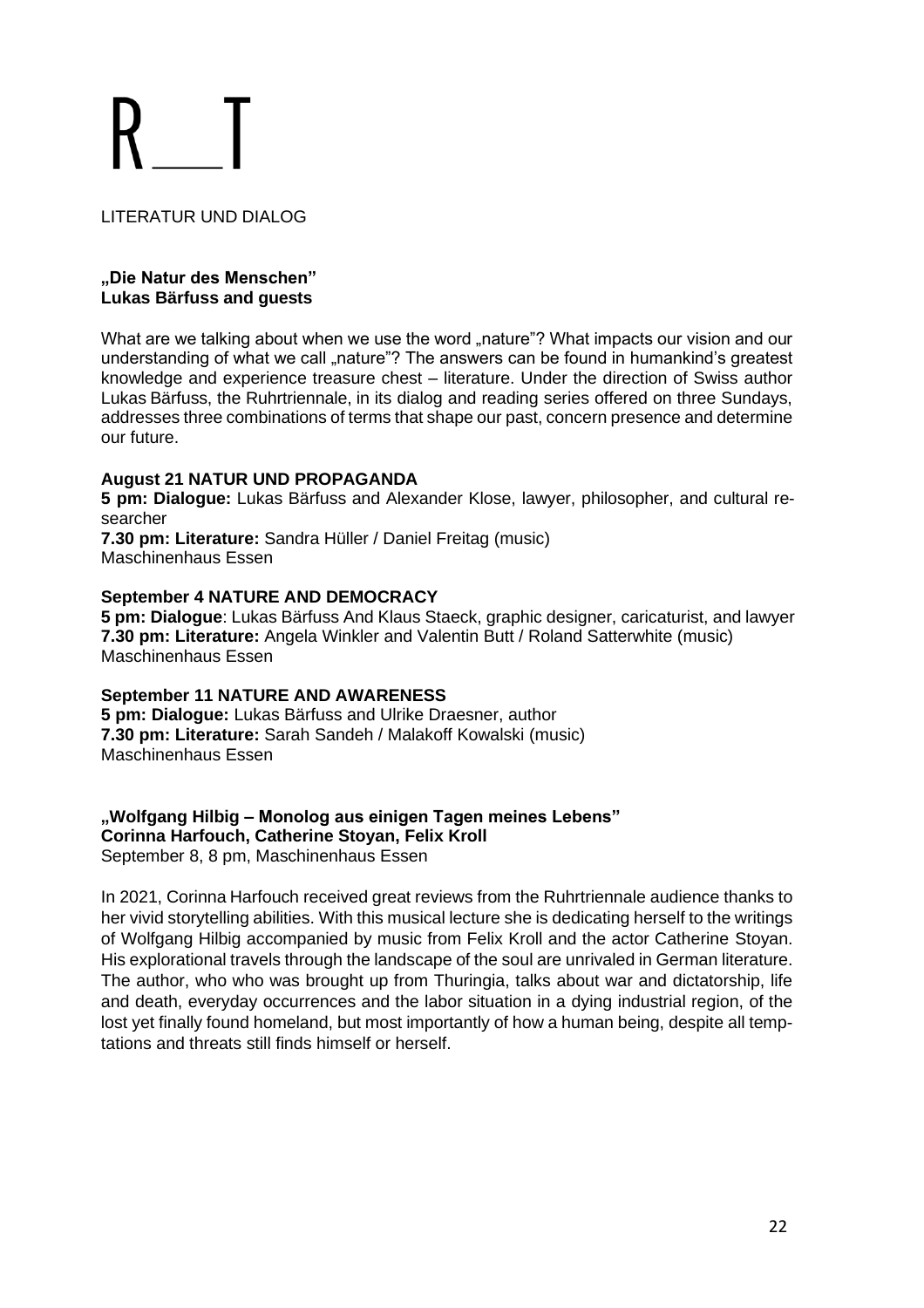# **06 SHORT TEXTS**

Kultur Ruhr GmbH **Ruhrtriennale** Urbane Künste Ruhr Chorwerk Ruhr PACT Zollverein

**Kultur Ruhr GmbH** was created in its current form inspired by the Internationale Bauausstellung Emscher Park (1989–99) and is dedicated to producing and hosting contemporary and interdisciplinary art events across the entire Ruhr metropolitan area. Kultur Ruhr GmbH currently consists of four independent programmes: Ruhrtriennale, Chorwerk Ruhr, Tanzlandschaft Ruhr, and Urbane Künste Ruhr. With the new programme Urbane Künste Ruhr, which began at the end of 2011, Kultur Ruhr GmbH is returning to key experiences from the year of European cultural capital RUHR. 2010. For each branch of Kultur Ruhr GmbH, a three-year term as artistic director is named, marking the autonomy of each of these programmes. Ruhrtriennale has the greatest yields among the four programmes within the GmbH and is the most important public presence of Kultur Ruhr GmbH. The artistic director, for the seasons 2021 – 2023 Barbara Frey, is at the same time the business director of the entire GmbH.

Every year, the **Ruhrtriennale – the Festival of the Arts** invites contemporary artists to perform in the monumental industrial architecture of the Metropole Ruhr. Halls, coking plants, machine houses, slag heaps and wastelands of the mining and steel industries are transformed into impressive production and performance venues that give the festival its unmistakable character. The Ruhrtriennale, centred on the Jahrhunderthalle Bochum, is located at the intersection of music theatre, drama, dance, performance, concert, installation and visual arts and invites visitors to encounter artists from all over the world as well as from the region. The festival, which was launched in 2002, has international appeal and usually attracts more than 60,000 visitors from and to the Metropole Ruhr every year. The festival's programme is largely determined by its artistic director, who is appointed every three years. The artistic director of the Ruhrtriennale 2021-2023 is the Swiss theatre director Barbara Frey. The artistic directors of the past years were Gerard Mortier (2002– 2004), Jürgen Flimm (2005–2007/extended until 2008 after the death of artistic director Marie Zimmermann), Willy Decker (2009–2011), Heiner Goebbels (2012–2014), Johan Simons (2015–2017) and Stefanie Carp (2018–2020).

For more information on the programme of Kultur Ruhr GmbH, please consult the following pages.

Urbane Künste Ruhr – Britta Peters, Artistic Director [www.urbanekuensteruhr.de](https://www.urbanekuensteruhr.de/en/stream/all)

Chorwerk Ruhr – Florian Helgath, Artistic Director [www.chorwerkruhr.de](http://www.chorwerkruhr.de/)

PACT Zollverein – Stefan Hilterhaus, Artistic Director [www.pact-zollverein.de](https://www.pact-zollverein.de/en)